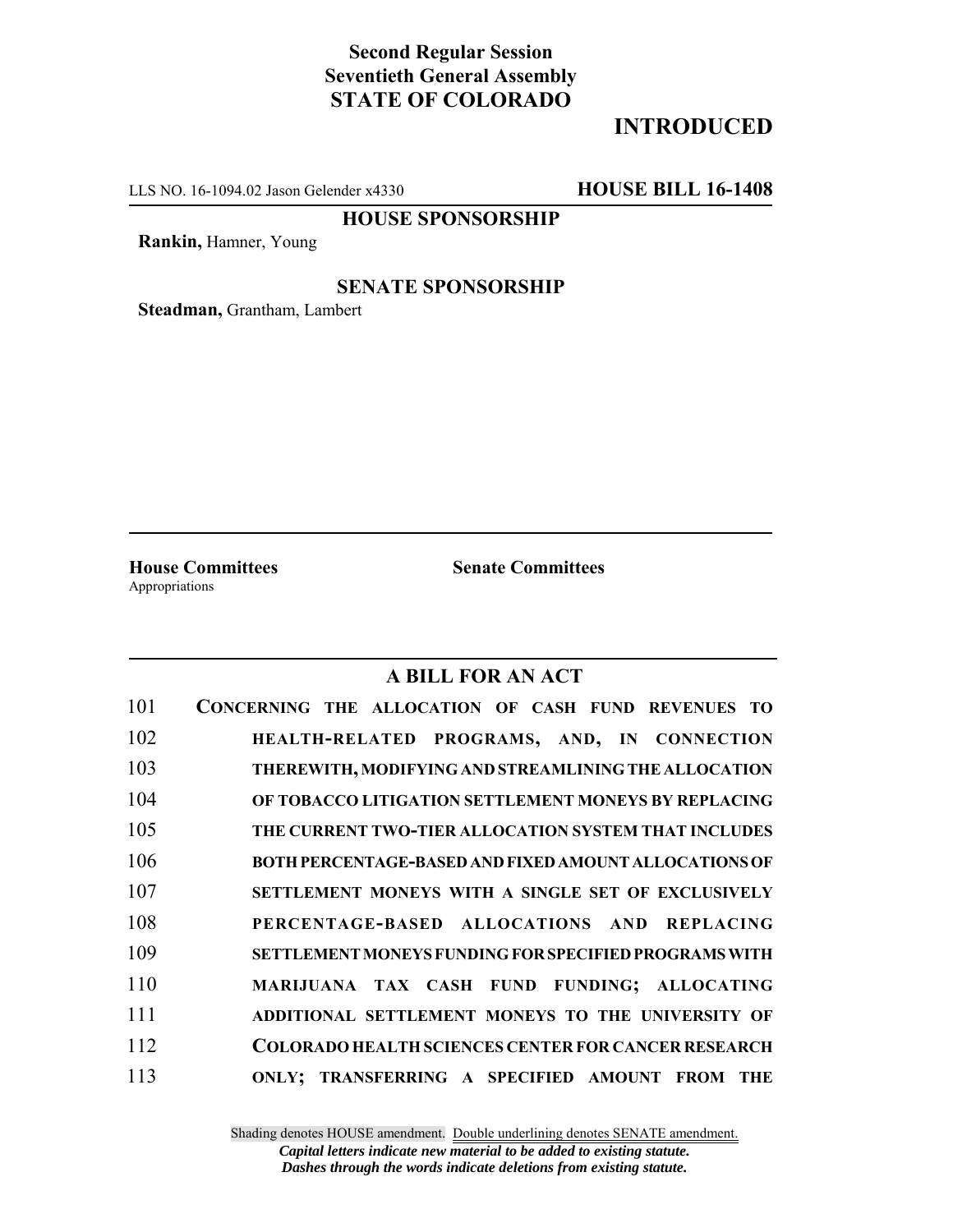| 101 | <b>CHILDREN'S BASIC HEALTH PLAN TRUST TO A NEWLY CREATED</b> |
|-----|--------------------------------------------------------------|
| 102 | ACCOUNTABLE CARE COLLABORATIVE FUND ON JULY 1, 2016;         |
| 103 | AND MAKING AND REDUCING APPROPRIATIONS.                      |

#### **Bill Summary**

*(Note: This summary applies to this bill as introduced and does not reflect any amendments that may be subsequently adopted. If this bill passes third reading in the house of introduction, a bill summary that applies to the reengrossed version of this bill will be available at http://www.leg.state.co.us/billsummaries.)*

**Joint Budget Committee.** The bill modifies the allocation of cash fund revenues to various health-related programs as follows:

- ! The allocation of revenues annually received by the state pursuant to the tobacco litigation settlement (settlement moneys) is modified and streamlined by replacing the current 2-tier allocation system that includes both percentage-based and fixed amount allocations of settlement moneys with a single set of exclusively percentage-based allocations and replacing settlement moneys funding for specified programs with marijuana tax cash fund funding;
- ! An additional allocation of settlement moneys is made to the university of Colorado health sciences center for the sole purpose of funding cancer research; and
- ! On July 1, 2016, \$20 million is transferred from the children's basic health plan trust to a newly created accountable care collaborative fund on July 1, 2016, for the purpose of funding department of health care policy and financing (HCPF) rate incentives for primary care medical providers, other than providers who are reimbursed on a cost-basis, in the accountable care collaborative established by HCPF.

The bill also makes and reduces various appropriations in order to accomplish its purposes and repeals various obsolete statutory provisions relating to the past allocation of settlement moneys and past transfers to and from cash funds.

- 1 *Be it enacted by the General Assembly of the State of Colorado:*
- 
- 2 **SECTION 1.** In Colorado Revised Statutes, 24-75-1104.5,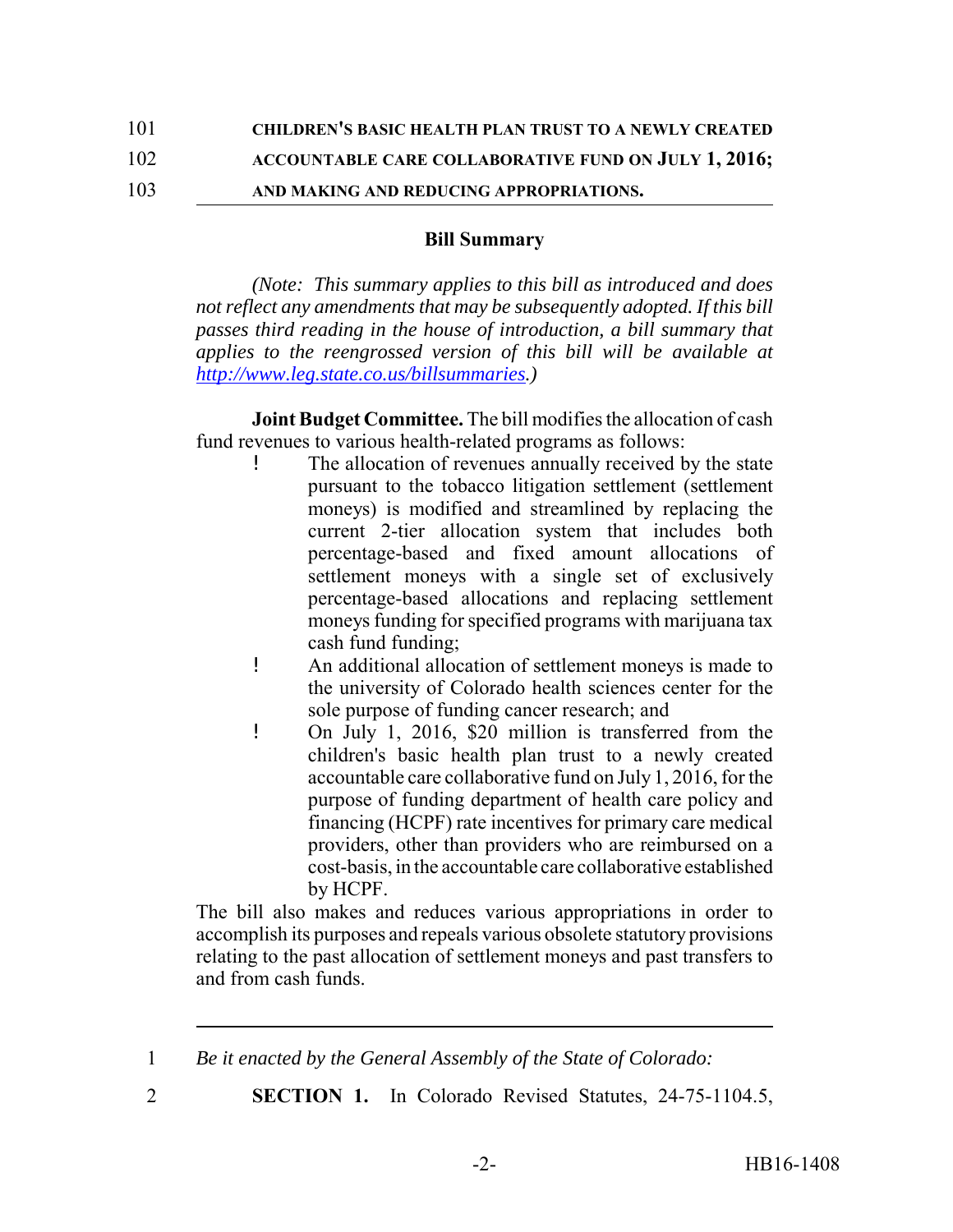**amend** (1.3), (2), and (3); and **add** (1.7) as follows:

 **24-75-1104.5. Use of settlement moneys - programs - repeal.** (1.3) (a) For the 2012-13 fiscal year, and for each fiscal year thereafter THROUGH THE 2015-16 FISCAL YEAR, the lesser of all settlement moneys received or the following amounts of settlement moneys shall be allocated in each fiscal year in which the state receives the moneys in the percentages or amounts specified and for the programs, services, and funds specified in subsections (1) and (1.5) of this section, AS SAID 9 SUBSECTIONS EXISTED BEFORE JULY 1, 2016:

 (I) For the 2012-13 fiscal year, eighty million four hundred thousand dollars less the amount of unexpended and unencumbered moneys remaining in the tobacco litigation settlement cash fund, created in section 24-22-115 (1) (a), at the end of the 2011-12 fiscal year;

14 (II) For the 2013-14, 2014-15, and 2016-17 AND 2015-16 fiscal years, and for the 2018-19 fiscal year and for each fiscal year thereafter, the amount allocated pursuant to this subsection (1.3) for the prior fiscal year less the amount of any disputed payments in the tobacco litigation settlement cash fund that were credited to the fund pursuant to subparagraph (I) of paragraph (a) of subsection (5) of this section and less the amount of unexpended and unencumbered moneys remaining in the tobacco litigation settlement cash fund at the end of the prior fiscal year. and

23 (III) For the 2017-18 fiscal year, the amount allocated pursuant to 24 this subsection (1.3) for the 2016-17 fiscal year less fifteen million dollars, less the amount of any disputed payments in the tobacco litigation settlement cash fund that were credited to the fund pursuant to 27 subparagraph  $(I)$  of paragraph  $(a)$  of subsection  $(5)$  of this section, and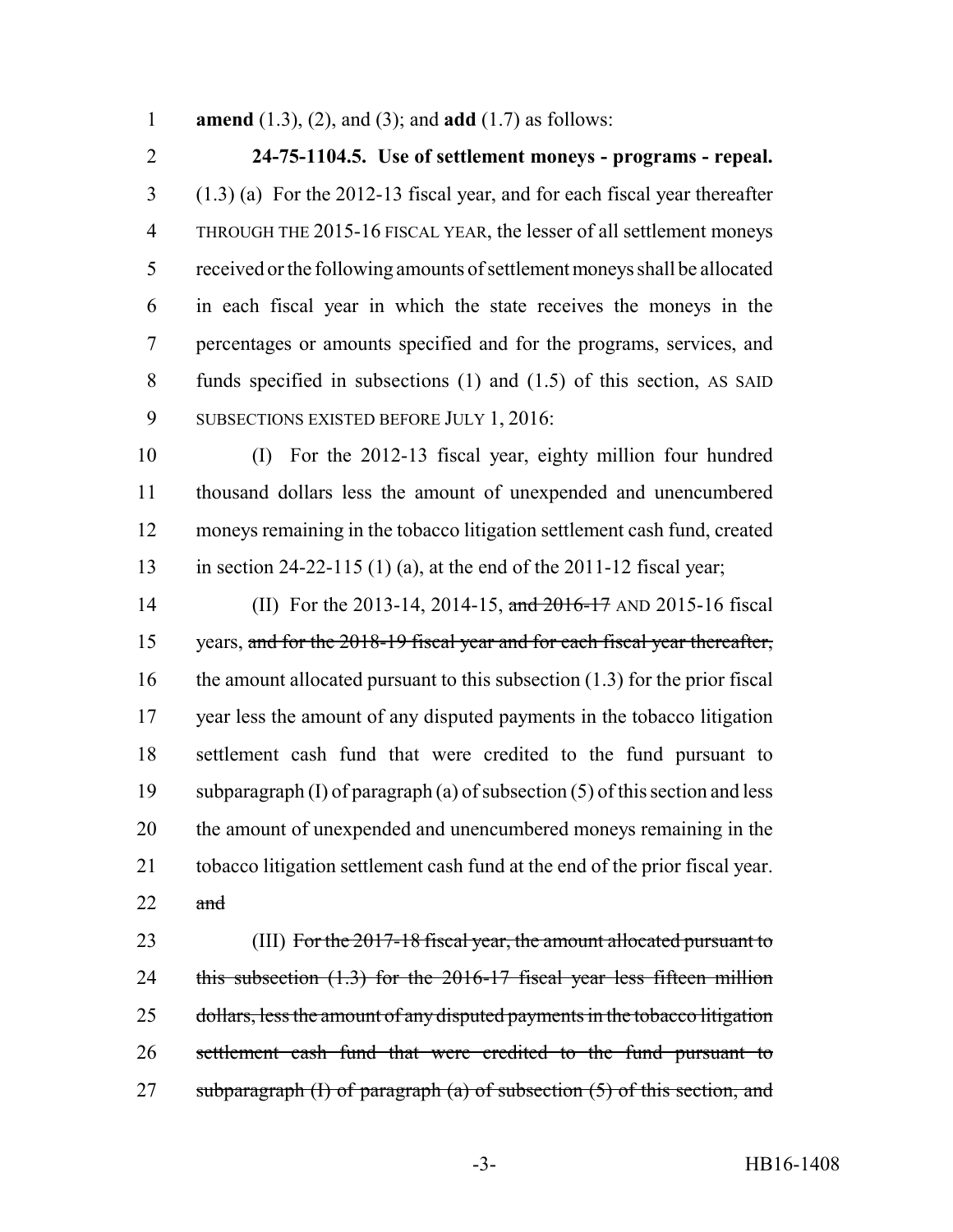1 less the amount of unexpended and unencumbered moneys remaining in 2 the tobacco litigation settlement cash fund at the end of the 2016-17 fiscal  $3 \text{ year.}$ 

 (a.5) FOR THE 2016-17 FISCAL YEAR, AND FOR EACH FISCAL YEAR THEREAFTER, THE LESSER OF ALL SETTLEMENT MONEYS RECEIVED OR THE FOLLOWING AMOUNTS OF SETTLEMENT MONEYS SHALL BE ALLOCATED IN EACH FISCAL YEAR IN WHICH THE STATE RECEIVES THE MONEYS IN THE PERCENTAGES SPECIFIED AND FOR THE PROGRAMS, SERVICES, AND FUNDS 9 SPECIFIED IN SUBSECTION (1.7) OF THIS SECTION:

 (I) FOR THE 2016-17 FISCAL YEAR, AND FOR THE 2018-19 FISCAL YEAR AND FOR EACH FISCAL YEAR THEREAFTER, THE AMOUNT ALLOCATED 12 PURSUANT TO THIS SUBSECTION (1.3) FOR THE PRIOR FISCAL YEAR LESS THE AMOUNT OF ANY DISPUTED PAYMENTS IN THE TOBACCO LITIGATION SETTLEMENT CASH FUND THAT WERE CREDITED TO THE FUND PURSUANT TO SUBPARAGRAPH (I) OF PARAGRAPH (a) OF SUBSECTION (5) OF THIS SECTION AND LESS THE AMOUNT OF UNEXPENDED AND UNENCUMBERED MONEYS REMAINING IN THE TOBACCO LITIGATION SETTLEMENT CASH FUND 18 AT THE END OF THE PRIOR FISCAL YEAR; AND

 (II) FOR THE 2017-18 FISCAL YEAR, THE AMOUNT ALLOCATED 20 PURSUANT TO SUBPARAGRAPH (I) OF THIS PARAGRAPH (a.5) FOR THE 2016-17 FISCAL YEAR LESS FIFTEEN MILLION DOLLARS, LESS THE AMOUNT OF ANY DISPUTED PAYMENTS IN THE TOBACCO LITIGATION SETTLEMENT CASH FUND THAT WERE CREDITED TO THE FUND PURSUANT TO SUBPARAGRAPH (I) OF PARAGRAPH (a) OF SUBSECTION (5) OF THIS SECTION, AND LESS THE AMOUNT OF UNEXPENDED AND UNENCUMBERED MONEYS REMAINING IN THE TOBACCO LITIGATION SETTLEMENT CASH FUND 27 AT THE END OF THE 2016-17 FISCAL YEAR.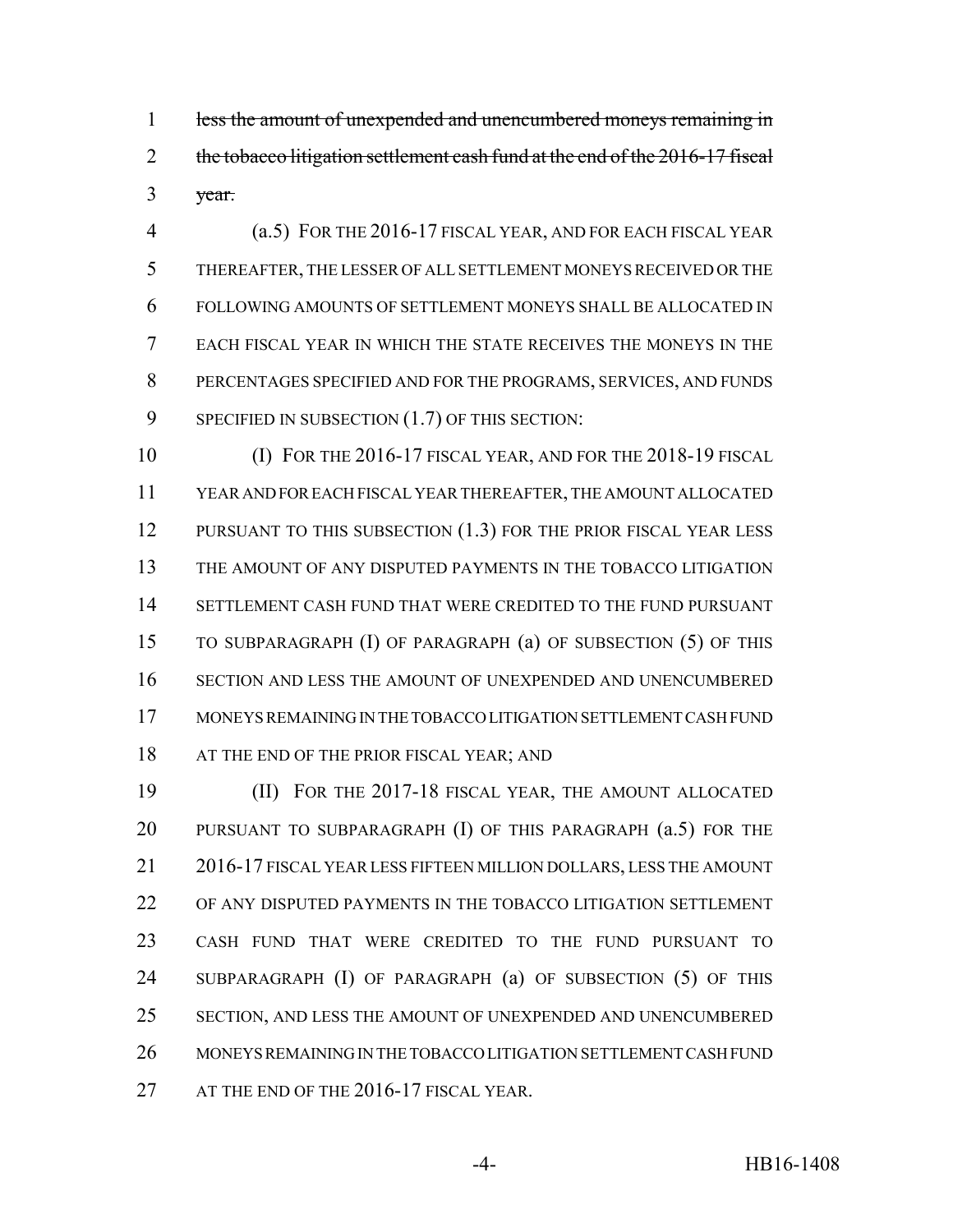1 (b) (I) For the  $2012-13$  THE 2016-17 fiscal year, and for each fiscal year thereafter, in addition to the amounts allocated pursuant to 3 paragraph  $(a)$  PARAGRAPH  $(a.5)$  of this subsection  $(1.3)$ , the amount of unexpended and unencumbered moneys remaining in the tobacco litigation settlement cash fund, created in section 24-22-115 (1) (a), at the end of the prior fiscal year shall be allocated to the programs that receive 7 settlement moneys pursuant to subsections  $(1)$  and  $(1.5)$  SUBSECTION  $(1.7)$ of this section in proportion to their shares of the settlement moneys.

9 (II) For the 2013-14 THE 2016-17 fiscal year, and for each fiscal 10 year thereafter, in addition to the amounts allocated pursuant to paragraph 11  $(a)$  PARAGRAPH (a.5) of this subsection (1.3), disputed payments received 12 are allocated in the year received up to the amounts necessary to meet the 13 requirements of subsections  $(1)$  and  $(1.5)$  SUBSECTION  $(1.7)$  of this section 14 in the percentages and amounts specified and for the programs, services, 15 and funds specified in said subsections (1) and (1.5) SAID SUBSECTION 16 (1.7).

 (c) Notwithstanding the provisions of section 24-1-136, no later 18 than October 1, 2013, and no later than October 1 of each year thereafter, the state treasurer shall submit a written report to the joint budget committee that sets forth the total amount allocated pursuant to this subsection (1.3) during the prior fiscal year and the total amount anticipated to be allocated pursuant to this subsection (1.3) during the current fiscal year.

24 (1.7) EXCEPT AS OTHERWISE PROVIDED IN SUBSECTIONS (1.3) AND (5) OF THIS SECTION, AND EXCEPT THAT DISPUTED PAYMENTS RECEIVED BY THE STATE IN THE 2015-16 FISCAL YEAR OR IN ANY YEAR THEREAFTER ARE EXCLUDED FROM THE CALCULATION OF ALLOCATIONS UNDER THIS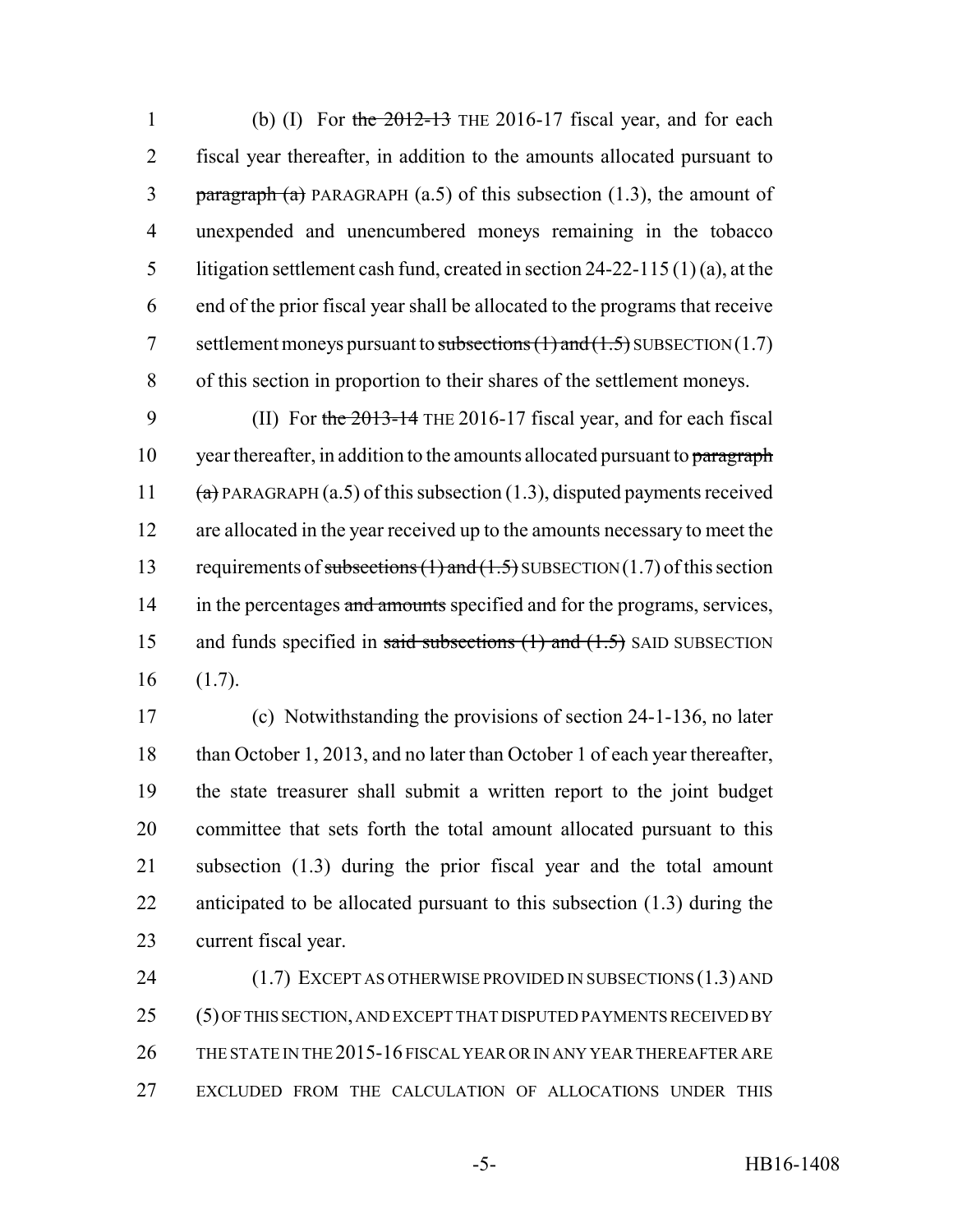1 SUBSECTION (1.7), FOR THE 2016-17 FISCAL YEAR AND FOR EACH FISCAL YEAR THEREAFTER, THE FOLLOWING PROGRAMS, SERVICES, AND FUNDS SHALL RECEIVE THE FOLLOWING SPECIFIED PERCENTAGES OF THE TOTAL AMOUNT OF SETTLEMENT MONEYS RECEIVED BY THE STATE IN THE PRECEDING FISCAL YEAR:

 (a) THE COLORADO NURSE HOME VISITOR PROGRAM CREATED IN ARTICLE 6.4 OF TITLE 26, C.R.S., SHALL RECEIVE TWENTY-SIX AND SEVEN-TENTHS PERCENT OF THE SETTLEMENT MONEYS;

 (b) THE CHILDREN'S BASIC HEALTH PLAN TRUST CREATED IN 10 SECTION 25.5-8-105, C.R.S., SHALL RECEIVE EIGHTEEN PERCENT OF THE SETTLEMENT MONEYS;

 (c) THE UNIVERSITY OF COLORADO HEALTH SCIENCES CENTER SHALL RECEIVE A BASE AMOUNT OF FIFTEEN AND ONE-HALF PERCENT OF THE SETTLEMENT MONEYS AND AN ADDITIONAL AMOUNT OF TWO PERCENT OF THE SETTLEMENT MONEYS, AND THE STATE TREASURER SHALL CREDIT BOTH AMOUNTS TO THE TOBACCO LITIGATION SETTLEMENT MONEYS HEALTH EDUCATION FUND, WHICH IS HEREBY CREATED IN THE STATE TREASURY. THE STATE TREASURER SHALL CREDIT ALL INTEREST AND INCOME DERIVED FROM THE DEPOSIT AND INVESTMENT OF MONEY IN THE FUND TO THE FUND. ALL MONEY IN THE FUND IS SUBJECT TO ANNUAL APPROPRIATION BY THE GENERAL ASSEMBLY TO THE HEALTH SCIENCES CENTER, BUT THE HEALTH SCIENCES CENTER SHALL USE THE ADDITIONAL AMOUNT OF SETTLEMENT MONEYS CREDITED TO THE FUND ONLY FOR TOBACCO-RELATED IN-STATE CANCER RESEARCH AS AUTHORIZED IN SECTION 24-75-1103 (7).

26 (d) THE FITZSIMONS TRUST FUND CREATED IN SECTION 23-20-136 27 (3), C.R.S., SHALL RECEIVE EIGHT PERCENT OF THE SETTLEMENT MONEYS.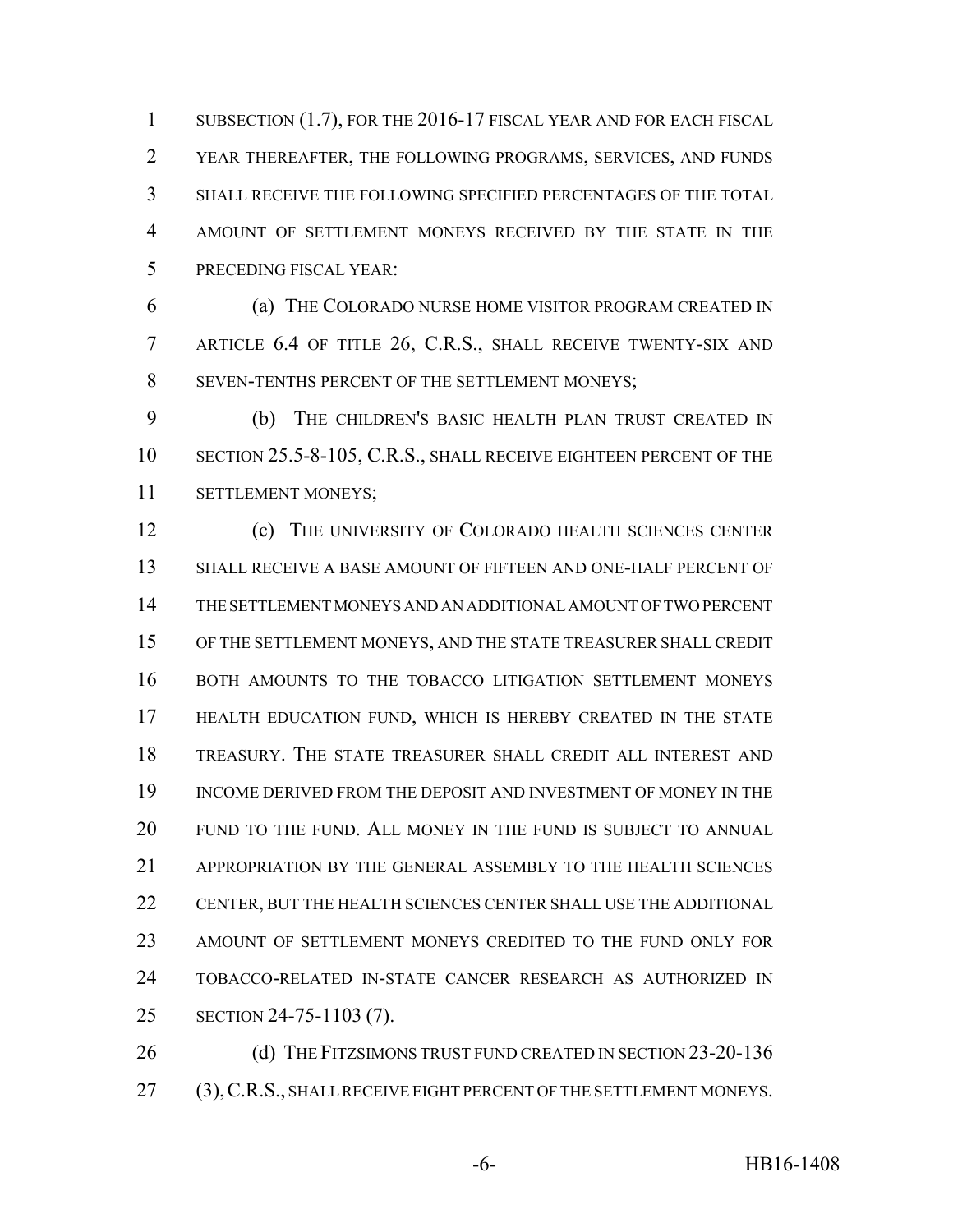SUBJECT TO ANNUAL APPROPRIATION BY THE GENERAL ASSEMBLY, THE SETTLEMENT MONEYS SHALL BE USED AS SPECIFIED IN SECTION 23-20-136 (5), C.R.S.

 (e) THE TONY GRAMPSAS YOUTH SERVICES PROGRAM CREATED IN 5 ARTICLE 6.8 OF TITLE 26, C.R.S., SHALL RECEIVE SEVEN AND ONE-HALF PERCENT OF THE TOTAL AMOUNT OF SETTLEMENT MONEYS, WHICH THE STATE TREASURER SHALL TRANSFER TO THE YOUTH SERVICES PROGRAM FUND CREATED IN SECTION 26-6.8-102 (2) (d), C.R.S.;

 (f) THE DRUG ASSISTANCE PROGRAM CREATED IN SECTION 25-4-1411, C.R.S., SHALL RECEIVE FIVE PERCENT OF THE SETTLEMENT MONEYS;

 (g) THE AIDS AND HIV PREVENTION FUND CREATED IN SECTION 13 25-4-1415, C.R.S., SHALL RECEIVE THREE AND ONE-HALF PERCENT OF THE SETTLEMENT MONEYS;

 (h) THE SUPPLEMENTAL TOBACCO LITIGATION SETTLEMENT MONEYS ACCOUNT OF THE COLORADO IMMUNIZATION FUND CREATED IN SECTION 25-4-2301,C.R.S., SHALL RECEIVE TWO AND ONE-HALF PERCENT 18 OF THE SETTLEMENT MONEYS;

 (i) THE TOBACCO SETTLEMENT DEFENSE ACCOUNT OF THE TOBACCO LITIGATION SETTLEMENT CASH FUND CREATED IN SECTION 21 24-22-115 (2) (a) SHALL RECEIVE TWO AND ONE-HALF PERCENT OF THE SETTLEMENT MONEYS;

23 (j) THE SUPPLEMENTAL STATE CONTRIBUTION FUND CREATED IN SECTION 24-50-609(5) SHALL RECEIVE TWO AND THREE-TENTHS PERCENT OF THE SETTLEMENT MONEYS, WHICH, SUBJECT TO ANNUAL APPROPRIATION BY THE GENERAL ASSEMBLY, SHALL BE USED TO PAY THE COSTS OF INCREASED NONSUPPLEMENTAL STATE CONTRIBUTIONS AND TO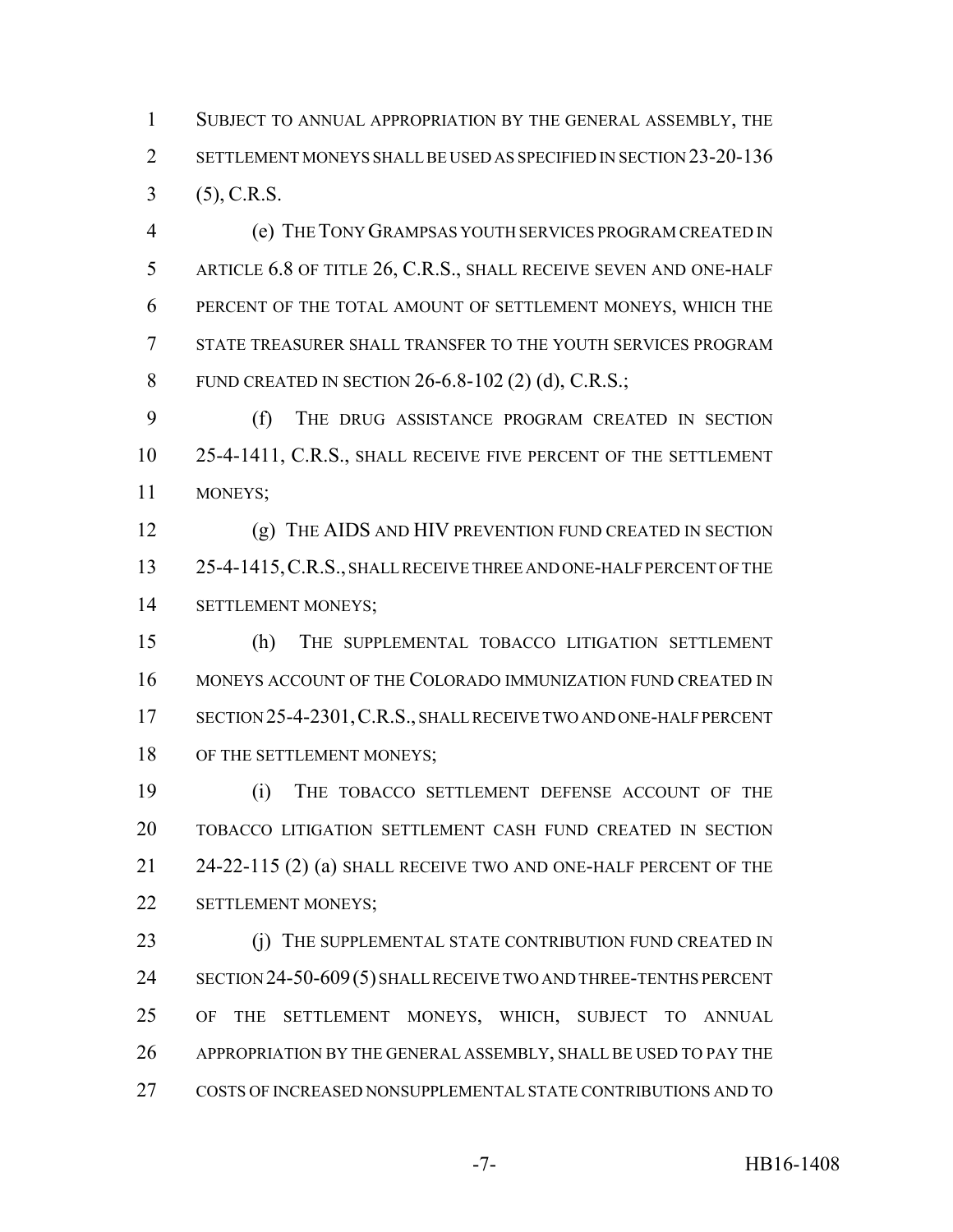1 PROVIDE SUPPLEMENTS TO THE STATE CONTRIBUTION FOR STATE 2 EMPLOYEE GROUP BENEFIT PLANS FOR EACH ELIGIBLE STATE EMPLOYEE AS 3 REQUIRED BY SECTION 24-50-609.5;

 (k) THE COLORADO AUTISM TREATMENT FUND CREATED PURSUANT TO SECTION 25.5-6-805,C.R.S., SHALL RECEIVE TWO PERCENT OF THE SETTLEMENT MONEYS TO PAY A PORTION OF THE STATE'S SHARE OF THE ANNUAL FUNDING REQUIRED BY THE "HOME- AND COMMUNITY-BASED SERVICES FOR CHILDREN WITH AUTISM ACT", PART 9 8 OF ARTICLE 6 OF TITLE 25.5, C.R.S.;

10 (l) THE COLORADO STATE VETERANS TRUST FUND CREATED IN 11 SECTION 28-5-709, C.R.S., SHALL RECEIVE ONE PERCENT OF THE 12 SETTLEMENT MONEYS;

13 (m) THE STATE DENTAL LOAN REPAYMENT PROGRAM CREATED IN 14 ARTICLE 23 OF TITLE 25, C.R.S., SHALL RECEIVE ONE PERCENT OF THE 15 SETTLEMENT MONEYS; AND

16 (n) THE COLORADO HEALTH SERVICE CORPS FUND CREATED IN 17 SECTION 25-1.5-506, C.R.S., SHALL RECEIVE ONE PERCENT OF THE 18 SETTLEMENT MONEYS.

19 (2) The general assembly shall appropriate or the state treasurer 20 shall transfer, as provided by law, the amounts specified in subsections 21  $(\text{1})$  and  $(\text{1.5})$  SUBSECTION (1.7) of this section from moneys credited to the 22 tobacco litigation settlement cash fund created in section 24-22-115. 23 Except for moneys credited to the health care supplemental appropriations 24 and overexpenditures account of the cash fund pursuant to section 25  $24-22-115(4)(a)$ , All settlement moneys other than settlement moneys 26 received and allocated by the state during the same fiscal year pursuant 27 to subsections  $(1)$  and  $(1.5)$  SUBSECTION  $(1.7)$  of this section shall be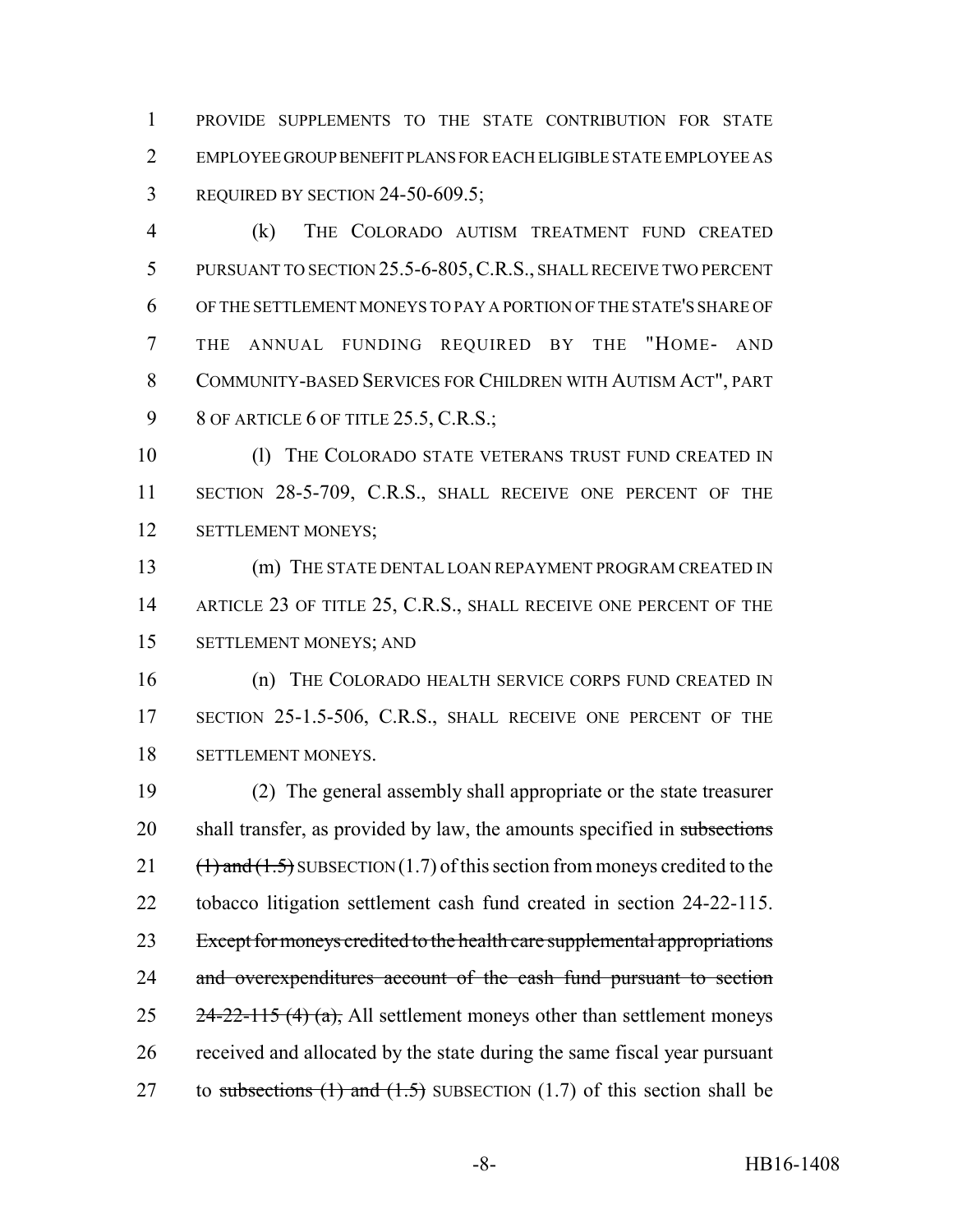credited to the specified funds or accounts on July 1 of the fiscal year for which they are transferred, and all settlement moneys received and allocated by the state during the same fiscal year pursuant to said 4 subsections  $(1)$  and  $(1.5)$  SUBSECTION  $(1.7)$  shall be credited to the specified funds or accounts upon receipt by the state.

6 (3) Notwithstanding the provisions of subsections  $(1)$  and  $(1.5)$ 7 SUBSECTION (1.7) of this section, for purposes of sections  $22-7-1210(3)$ , 23-20-136 (3.5) (a), 25-4-1411 (6) (a), 25-4-1415 (2), 25-23-104 (2), 9 25.5-6-805 (2), 25.5-8-105 (3), 26-6.4-107 (2) (d) (I), 26-6.8-102 (2) (d), 27-67-106 (2) (b), and 28-5-709 (2) (a), C.R.S., settlement moneys 11 received and allocated by the state pursuant to said subsections (1) and 12  $(\frac{1.5}{1.5})$  SUBSECTION (1.7) during the same fiscal year shall be ARE deemed to be moneys received for or during the preceding fiscal year.

 **SECTION 2.** In Colorado Revised Statutes, 2-3-113, **amend** (2) as follows:

 **2-3-113. Programs that receive tobacco settlement moneys - program review.** (2) Beginning January 1, 2002, it is the duty of the 18 state auditor to conduct or cause to be conducted program reviews and evaluations of the performance of each tobacco settlement program to determine whether the program is effectively and efficiently meeting its 21 stated goals. The entity conducting the reviews, in measuring the effectiveness of a program, shall apply, at a minimum, the evaluative research data received pursuant to the tobacco-related and 24 tobacco-focused research grant program created pursuant to part 2 of 25 article 20 of title 23, C.R.S. The program reviews and evaluations shall subject all tobacco settlement programs to audit, whether operated directly by a state agency or by a private entity or by a local government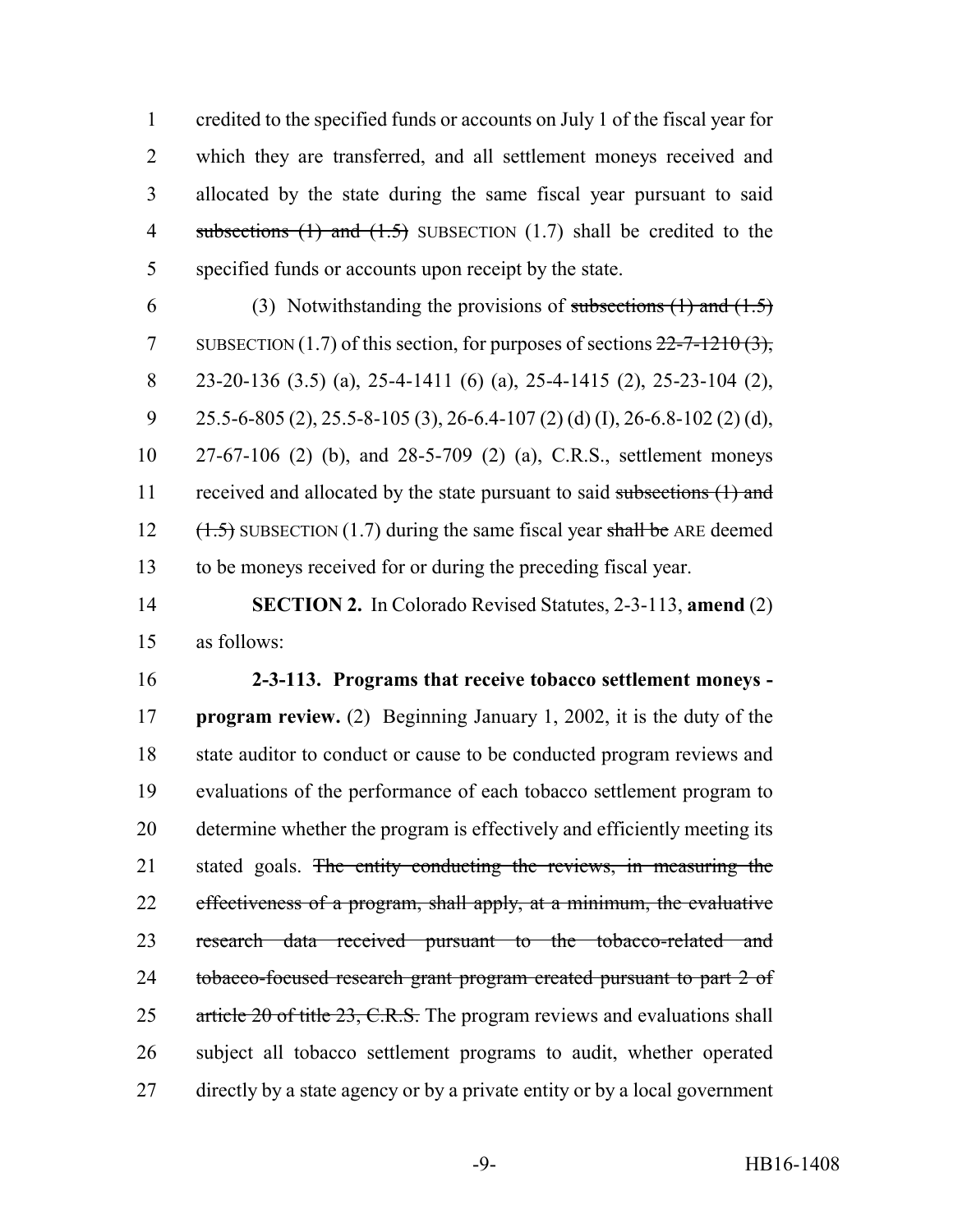agency.

 **SECTION 3.** In Colorado Revised Statutes, 23-20-136, **amend**  $3 \qquad (3.5)$  (a) as follows:

 **23-20-136. Fitzsimons trust fund - creation - legislative declaration - repeal.** (3.5) (a) For the 2006-07 THE 2016-17 fiscal year and for each fiscal year thereafter in which the state receives moneys pursuant to the master settlement agreement, and in which money is due to a lessor under a lease-purchase agreement authorized pursuant to 9 section 3 of House Bill 03-1256, as enacted at the first regular session of 10 the sixty-fourth general assembly, IN 2003, the state treasurer shall transfer to the capital construction fund and the state controller shall transfer from the capital construction fund to the Fitzsimons trust fund, 13 the lesser of the amount due to any lessor during the fiscal year or, except as otherwise provided in section 24-75-1104.5 (5), C.R.S., eight percent of the total amount received by the state pursuant to the master settlement agreement, other than attorney fees and costs, during the preceding fiscal 17 year. except that the amount transferred pursuant to this subsection (3.5) 18 in any fiscal year shall not exceed eight million dollars.

 **SECTION 4.** In Colorado Revised Statutes, 24-22-115, **amend** 20  $(1)$  and  $(2)$  (a) as follows:

 **24-22-115. Tobacco litigation settlement cash fund - health care supplemental appropriations and overexpenditures account - creation.** (1) (a) There is hereby created in the state treasury the tobacco 24 litigation settlement cash fund. The cash fund shall consist CONSISTS of all moneys transmitted to the state treasurer in accordance with the terms of the master settlement agreement, the smokeless tobacco master 27 settlement agreement, and the consent decree approved and entered by the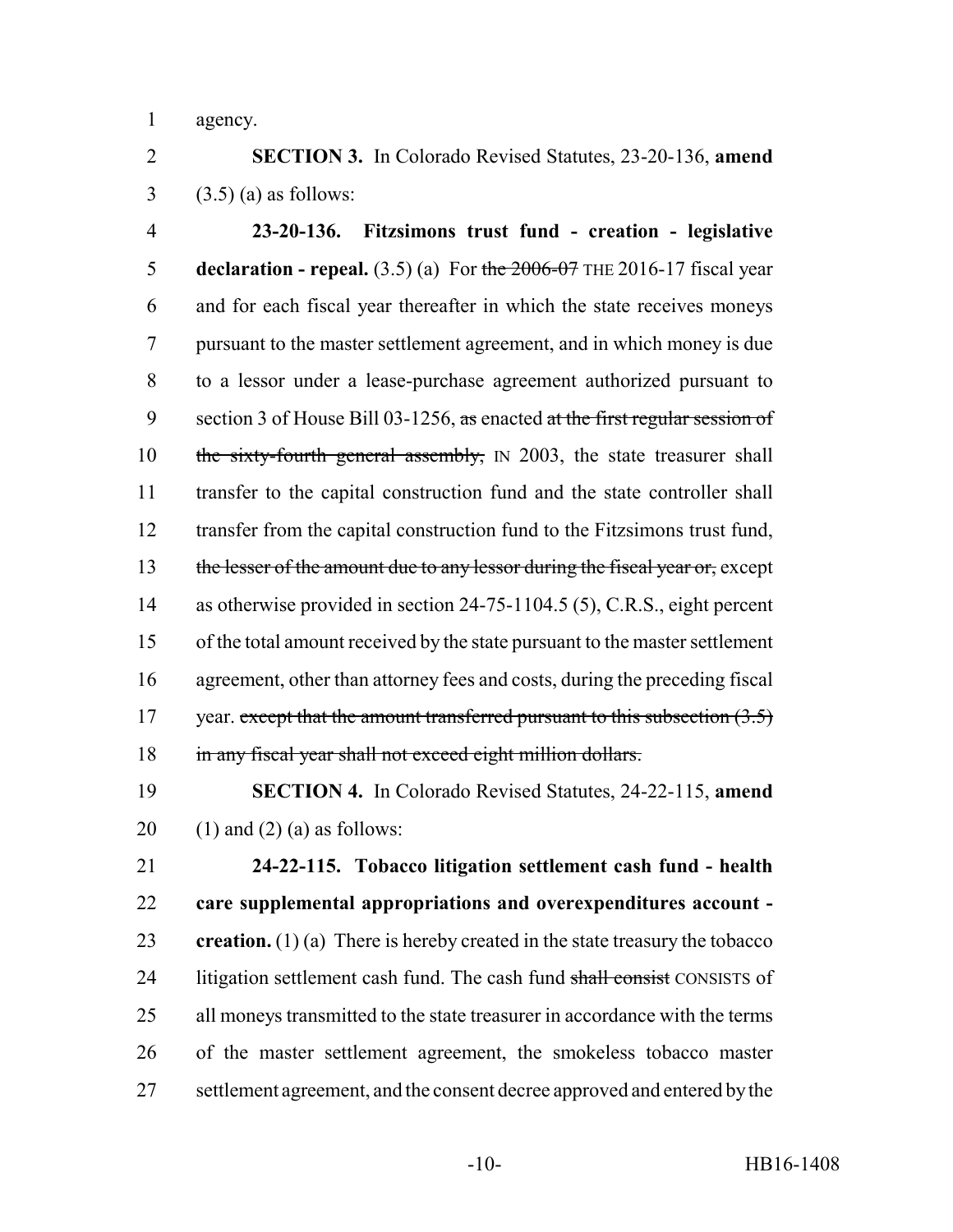1 court in the case denominated *State of Colorado, ex rel. Gale A. Norton,* 2 *Attorney General v. R.J. Reynolds Tobacco Co.; American Tobacco Co.,* 3 *Inc.; Brown & Williamson Tobacco Corp.; Liggett & Myers, Inc.;* 4 *Lorillard Tobacco Co., Inc.; Philip Morris, Inc.; United States Tobacco* 5 *Co.; B.A.T. Industries, P.L.C.; The Council For Tobacco* 6 *Research--U.S.A., Inc.; and Tobacco Institute, Inc.*, Case No. 97 CV 7 3432, in the district court for the city and county of Denver. other than 8 moneys credited to the tobacco litigation settlement trust fund pursuant 9 to section 24-22-115.5. Except as provided in subsection (2) of this 10 section, all interest derived from the deposit and investment of moneys in 11 the cash fund shall be credited to the cash fund; except that, beginning 12 with the fiscal year 2001-02, and each fiscal year thereafter, all interest 13 derived from the deposit and investment of moneys in the cash fund shall 14 be credited to the breast and cervical cancer prevention and treatment 15 fund created pursuant to section 25.5-5-308, C.R.S. Except as provided 16 in subsection (2) of this section, all moneys in the cash fund shall be 17 subject to appropriation by the general assembly for such purposes as may 18 be authorized by law in accordance with the terms of the settlement 19 agreements and the consent decree. Except as provided in subsection (2) 20 of this section, at the end of the 2004-05 and 2005-06 fiscal years, but 21 prior to the making of any transfer of moneys from the cash fund to the 22 general fund at the end of the fiscal year as required by this paragraph  $(a)$ , 23 an amount needed, up to one million dollars, to pay the state's share of the 24 annual funding required by the "Home- and Community-based Services 25 for Children with Autism Act", part 8 of article 6 of title 25.5, C.R.S., 26 shall be transferred from the cash fund to the Colorado autism treatment 27 fund created pursuant to section 25.5-6-805, C.R.S. Except as provided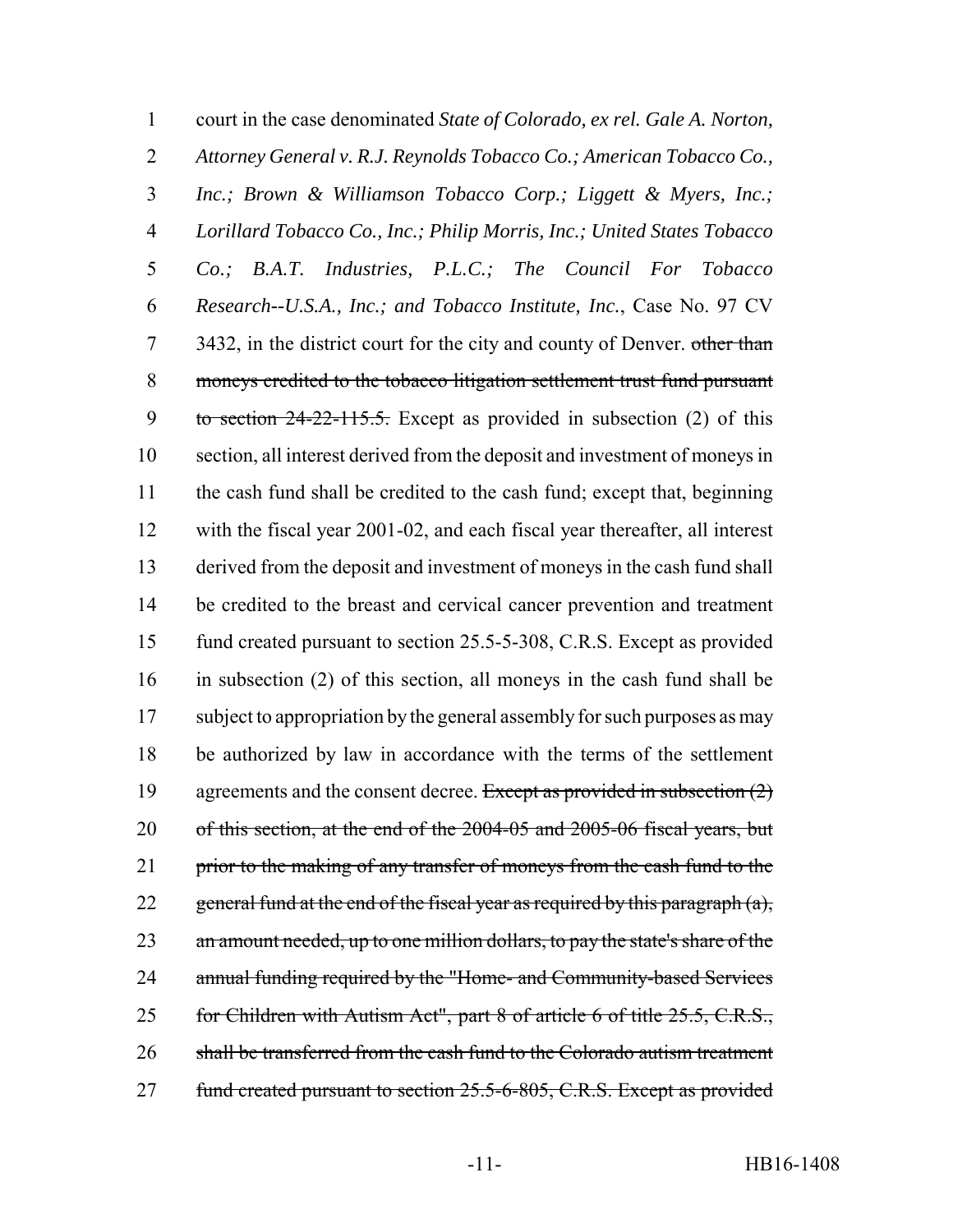1 in subsection  $(2)$  of this section, at the end of any fiscal year commencing 2 on or after July 1, 2004, but before July 1, 2006, all unexpended and unencumbered moneys in the cash fund, all moneys in the cash fund not appropriated for the following fiscal year, and all moneys in the cash fund not required for transfers pursuant to section 24-75-1104.5 (1) in the following fiscal year shall be transferred to the general fund.

7 (b) Except as provided in subsection (2) of this section, for the 8 2006-07 fiscal year and the 2007-08 fiscal year, an amount needed, up to 9 one million dollars, to pay the state's share of the annual funding required 10 by the "Home- and Community-based Services for Children with Autism 11 Act", part 8 of article 6 of title 25.5, C.R.S., shall be transferred from the 12 tobacco litigation settlement cash fund to the Colorado autism treatment 13 fund created pursuant to section 25.5-6-805, C.R.S. The amount to be 14 transferred shall be taken into account when determining the amount of 15 cash fund moneys available for allocation to tobacco settlement programs 16 pursuant to section 24-75-1104.5 (1.5) and shall be transferred at the end 17 of the 2006-07 fiscal year and at the end of the 2007-08 fiscal year. On 18 and after July 1, 2011, all unexpended and unencumbered moneys in the 19 cash fund shall remain in the fund until expended in order to reduce the 20 share of allocations made from current-year receipts of settlement moneys 21 as required by section 24-75-1104.5 (1.3).

 (2) (a) There is hereby created in the state treasury, as an account within the tobacco litigation settlement cash fund established pursuant to 24 subsection (1) of this section, the tobacco settlement defense account, which shall be used by the department of law: To defend the state in lawsuits arising out of challenges to or arising under the provisions of the master settlement agreement, the smokeless tobacco master settlement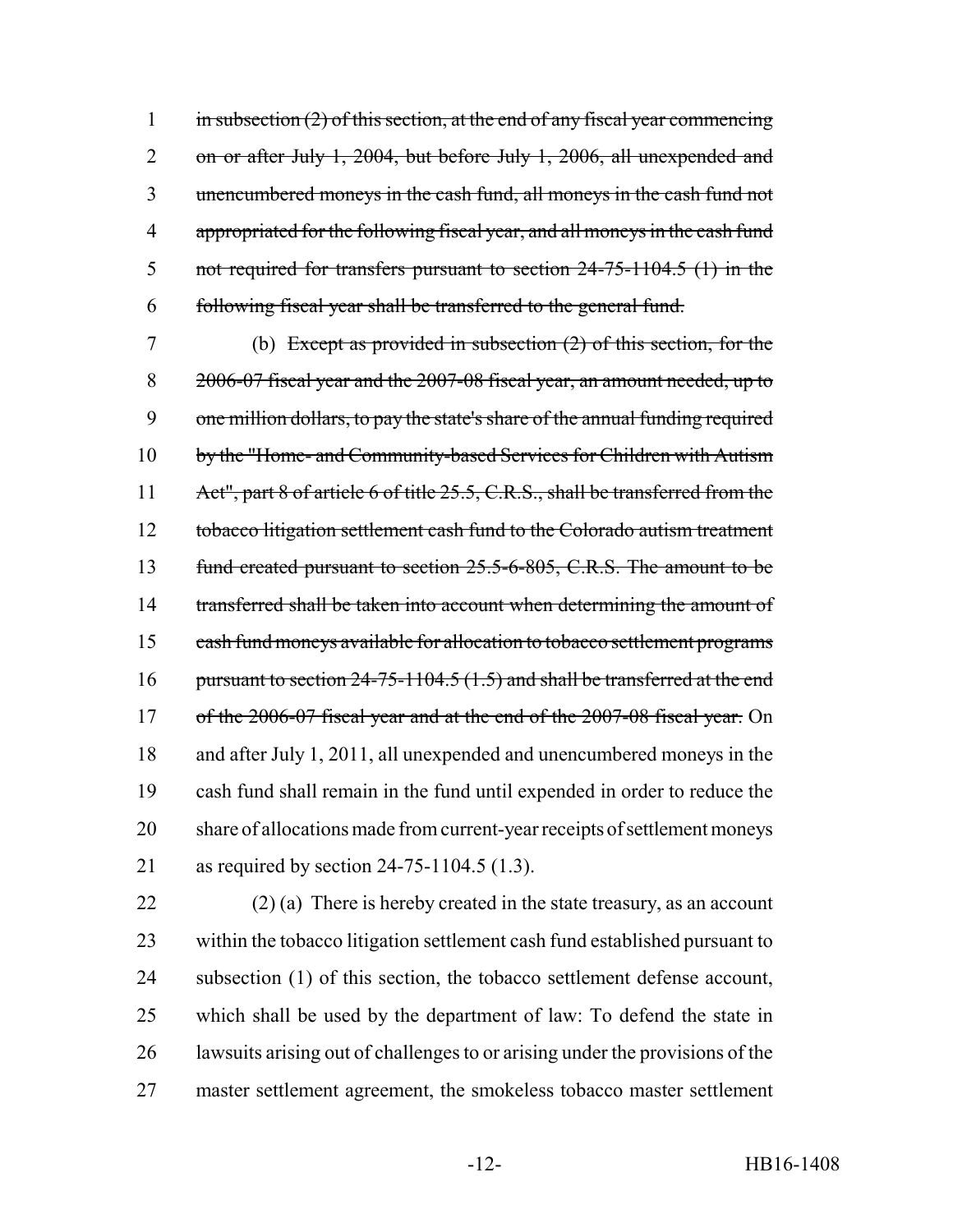agreement, and the consent decree approved and entered by the court in the case denominated *State of Colorado, ex rel. Gale A. Norton, Attorney General v. R.J. Reynolds Tobacco Co.; American Tobacco Co., Inc.; Brown & Williamson Tobacco Corp.; Liggett & Myers, Inc.; Lorillard Tobacco Co., Inc.; Philip Morris, Inc.; United States Tobacco Co.; B.A.T. Industries, P.L.C.; The Council For Tobacco Research--U.S.A., Inc.; and Tobacco Institute, Inc.,* Case No. 97 CV 3432, in the district court for the city and county of Denver, or duly enacted Colorado laws related to the tobacco litigation settlement, including, but without limitation, this section, sections 24-22-115.5 and SECTION 24-22-116, and parts 2 and 3 of article 28 of title 39, C.R.S.; to defend the state against claims of entitlement to tobacco litigation settlement moneys by any person, as defined in section 2-4-401 (8), C.R.S.; to enforce and defend all rights and obligations of the state under said settlement agreements, decree, or laws; and to resolve any dispute with any participating manufacturer, as defined in section 39-28-302 (6), C.R.S., or nonparticipating manufacturer, as defined in section 39-28-302 (5), C.R.S., that arises under the provisions of said settlement agreements, decree, or laws. The tobacco settlement defense account may also be used by the department of revenue to help administer, coordinate, and support the activities of the department of revenue and the department of law, including the investigation of and response to settlement agreement manufacture and distribution reporting irregularities identified by the department of law. 24 Notwithstanding the provisions of subsection (1) of this section, and 25 section 24-22-115.5, the tobacco settlement defense account consists of all tobacco litigation settlement moneys received by the attorney general 27 and transmitted to the state treasurer to compensate the state for attorney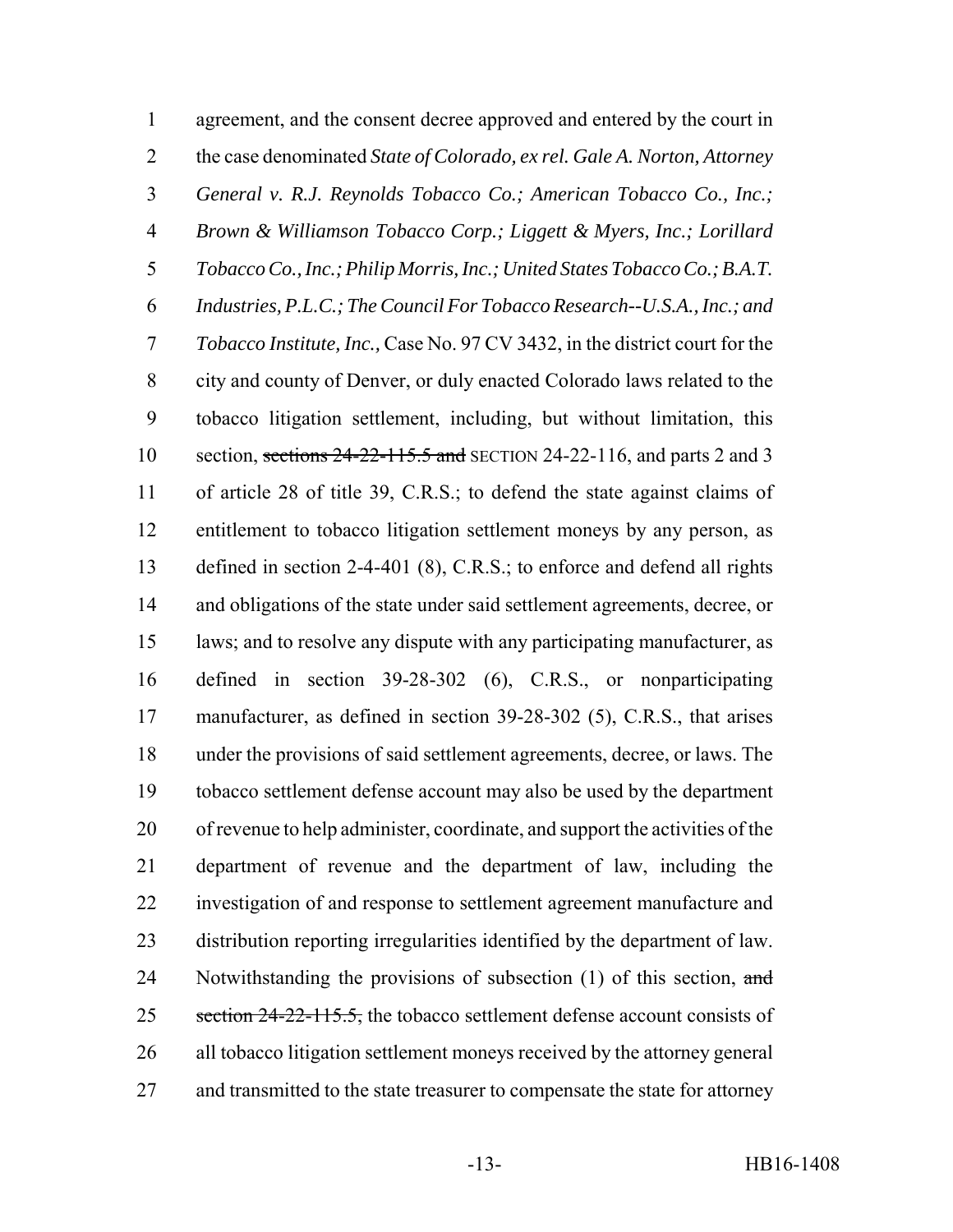fees, court costs, or other expenses incurred by the state in obtaining the tobacco litigation settlement, all tobacco litigation settlement moneys 3 transferred to the account as required by section  $24-75-1104.5$  (1) (a) and  $(\text{1})$  (n), SECTION 24-75-1104.5 (1.7) (i), and all interest derived from the deposit and investment of moneys in the tobacco settlement defense account. Any moneys received by the state treasurer to compensate the state for attorney fees, court costs, or other expenses, including all interest derived from the deposit and investment of such moneys after receipt by the state treasurer, shall be transferred to the tobacco settlement defense account for use in accordance with the provisions of this subsection (2).

 **SECTION 5.** In Colorado Revised Statutes, 24-22-115.6, **amend**  $12 \quad (1)$  as follows:

 **24-22-115.6. Miscellaneous tobacco litigation settlement moneys.** (1) Notwithstanding the provisions of sections 24-22-115 and  $\frac{24-22-115.5}{24-22-115}$  SECTION 24-22-115, any tobacco litigation settlement moneys 16 received by the state shall be ARE subject to appropriation by the general 17 assembly if the purpose for which such THE moneys may be expended is not specified or approved by a court or other non-Colorado authority.

 **SECTION 6.** In Colorado Revised Statutes, 24-22-116, **amend** 20 (1) (i), (2) (a) (I), and (2) (b) as follows:

 **24-22-116. Legislative declaration - exclusion of revenue in tobacco litigation settlement funds from fiscal year spending.** (1) The general assembly hereby finds and declares that:

 (i) All of the moneys received by the state in accordance with the terms of the master settlement agreement, the smokeless tobacco master settlement agreement, and the consent decree entered by the court in the case denominated *State of Colorado, ex rel. Gale A. Norton, Attorney*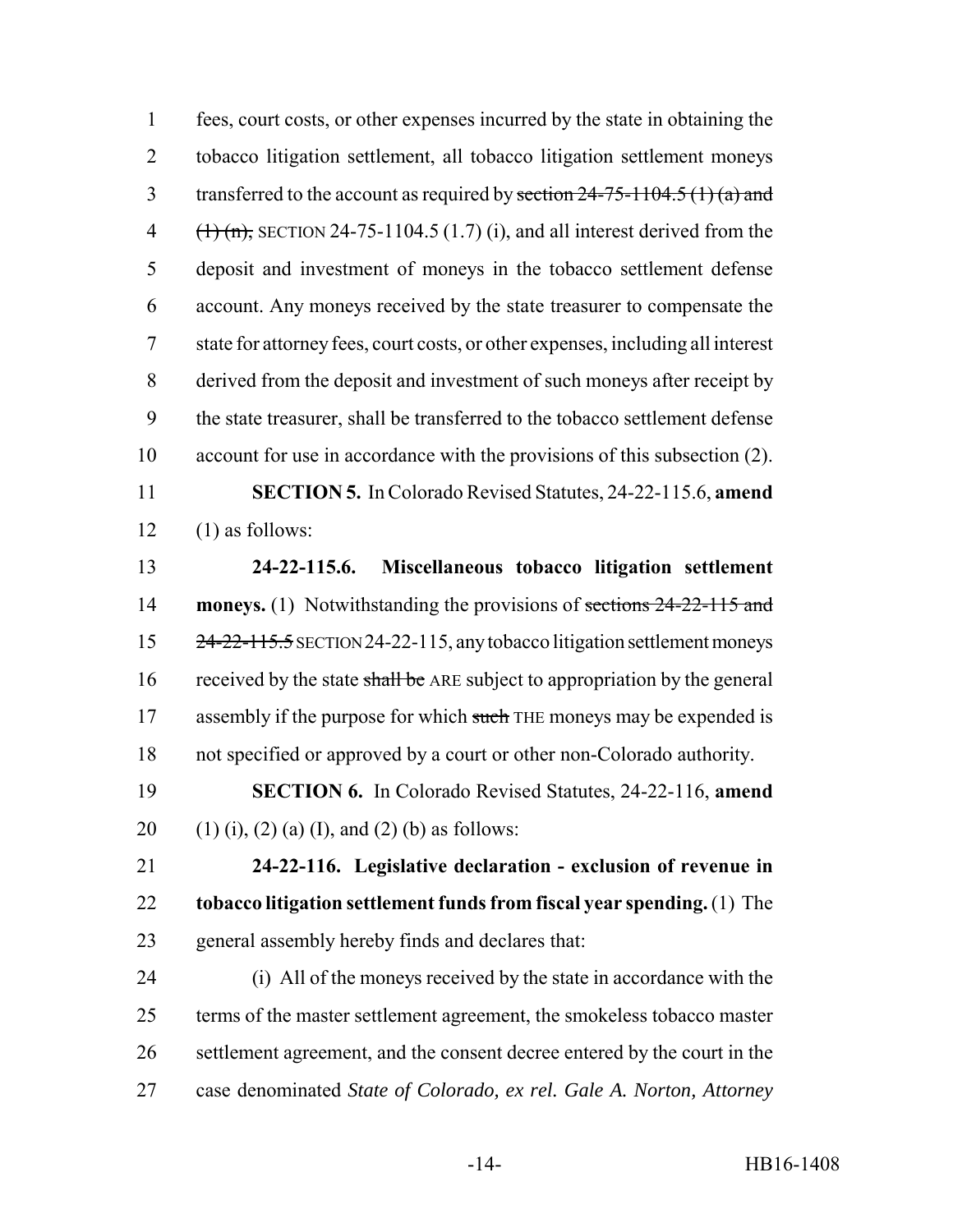*General v. R.J. Reynolds Tobacco Co.; American Tobacco Co., Inc.; Brown & Williamson Tobacco Corp.; Liggett & Myers, Inc.; Lorillard Tobacco Co., Inc.; Philip Morris, Inc.; United States Tobacco Co.; B.A.T. Industries, P.L.C.; The Council For Tobacco Research--U.S.A., Inc.; and Tobacco Institute, Inc.,* Case No. 97 CV 3432, in the district court for the city and county of Denver, and credited to the tobacco litigation settlement cash fund created in section 24-22-115 (1), including moneys transferred to the tobacco settlement defense account created in said cash 9 fund pursuant to section  $24-22-115$  (2), or the tobacco litigation settlement trust fund created in section 24-22-115.5 are in settlement of the state of Colorado's antitrust, consumer protection, public nuisance, racketeering, and other statutory claims for relief against defendants in said action;

 (2) (a) (I) For purposes of section 20 of article X of the state constitution and article 77 of this title, any moneys credited to the tobacco litigation settlement cash fund in accordance with section 24-22-115 (1), including moneys transferred to the tobacco settlement defense account 18 created in said cash fund pursuant to section 24-22-115 (2), or the tobacco 19 litigation settlement trust fund in accordance with section 24-22-115.5 are damage awards, as defined in section 24-77-102 (2), or interest accruing on such damage awards. Any moneys credited to or expended from the tobacco litigation settlement cash fund, including the tobacco settlement 23 defense account, or the tobacco litigation settlement trust fund, are not included in state fiscal year spending, as defined in section 24-77-102 (17), for any state fiscal year.

 (b) For purposes of section 20 of article X of the state constitution and article 77 of this title, any moneys expended from the tobacco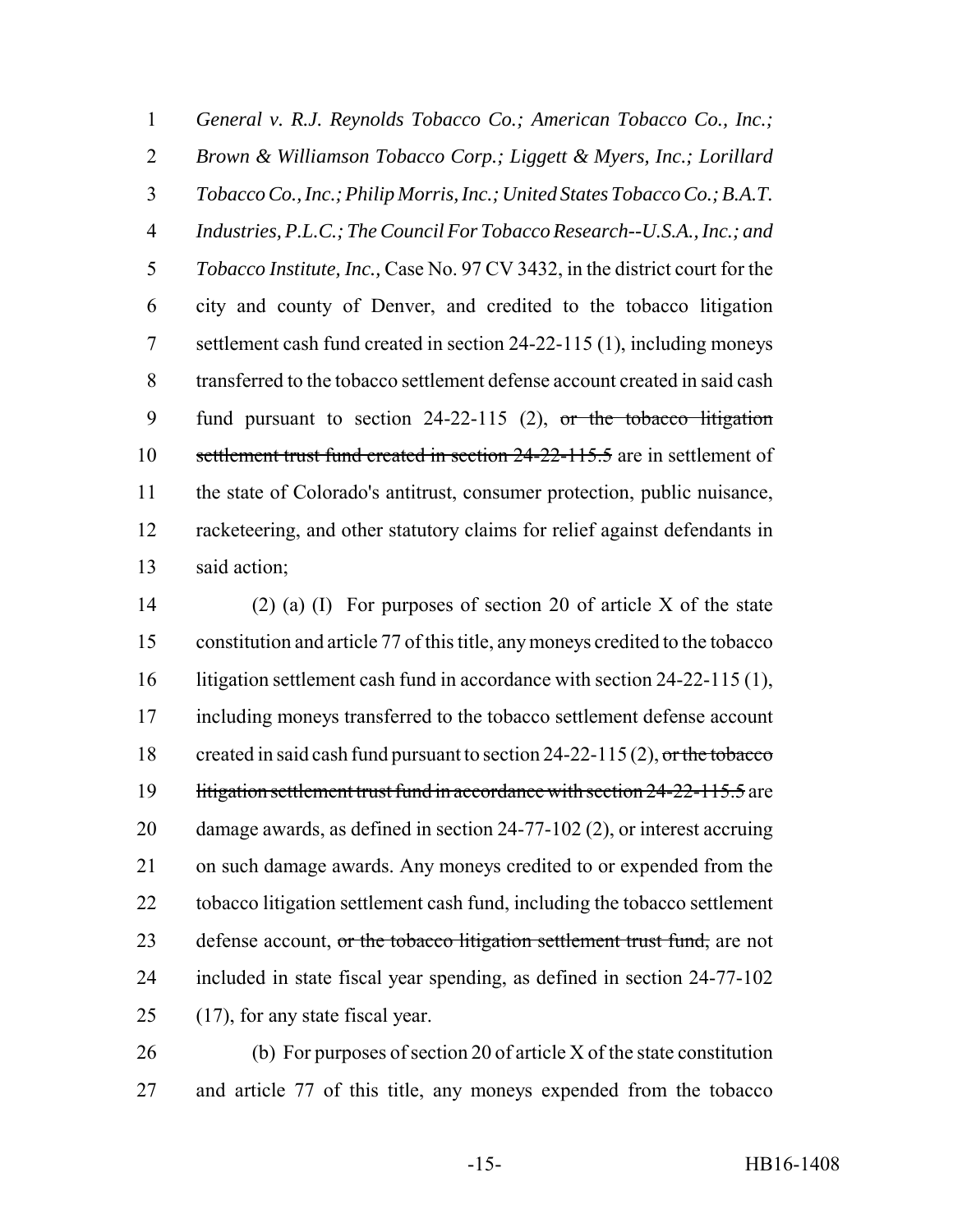| $\mathbf{1}$   | litigation settlement cash fund created in section 24-22-115 (1), including     |
|----------------|---------------------------------------------------------------------------------|
| $\overline{2}$ | the tobacco settlement defense account created in said cash fund pursuant       |
| 3              | to section $24-22-115$ (2), or the tobacco-litigation settlement trust fund     |
| $\overline{4}$ | ereated in section 24-22-115.5 and received by any local government are         |
| 5              | damage awards or interest accruing on such damage awards and are not            |
| 6              | included in the fiscal year spending of the receiving local government for      |
| 7              | any budget year.                                                                |
| 8              | <b>SECTION 7.</b> In Colorado Revised Statutes, 24-31-108, amend                |
| 9              | (4) (b) introductory portion and (4) (b) (I); and <b>repeal</b> (4) (b) (II) as |
| 10             | follows:                                                                        |
| 11             | 24-31-108. Receipt of moneys - subject to appropriation -                       |
| 12             | exception for custodial moneys - legal services cash fund - creation -          |
| 13             | definition. (4) (b) Notwithstanding the provisions of paragraph (a) of          |
| 14             | this subsection (4), custodial moneys shall DO not include the following:       |
| 15             | (I) Moneys in the tobacco litigation settlement cash fund created               |
| 16             | in section $24-22-115$ ; OR                                                     |
| 17             | (II) Moneys in the tobacco litigation settlement trust fund created             |
| 18             | in section $24-22-115.5$ ; and                                                  |
| 19             | <b>SECTION 8.</b> In Colorado Revised Statutes, 24-50-609, amend                |
| 20             | $(5)$ as follows:                                                               |
| 21             | 24-50-609.<br>State contributions - supplemental state                          |
| 22             | contribution fund - creation. $(5)$ The supplemental state contribution         |
| 23             | fund is hereby created in the state treasury. The principal of the fund shall   |
| 24             | consist CONSISTS of tobacco litigation settlement moneys transferred by         |
| 25             | the state treasurer to the fund pursuant to section $24-75-1104.5(1.5)(a)$      |
| 26             | $(\forall$ EXECTION 24-75-1104.5 (1.7) (j). The principal of the fund is hereby |
| 27             | continuously appropriated to the department of personnel and shall be           |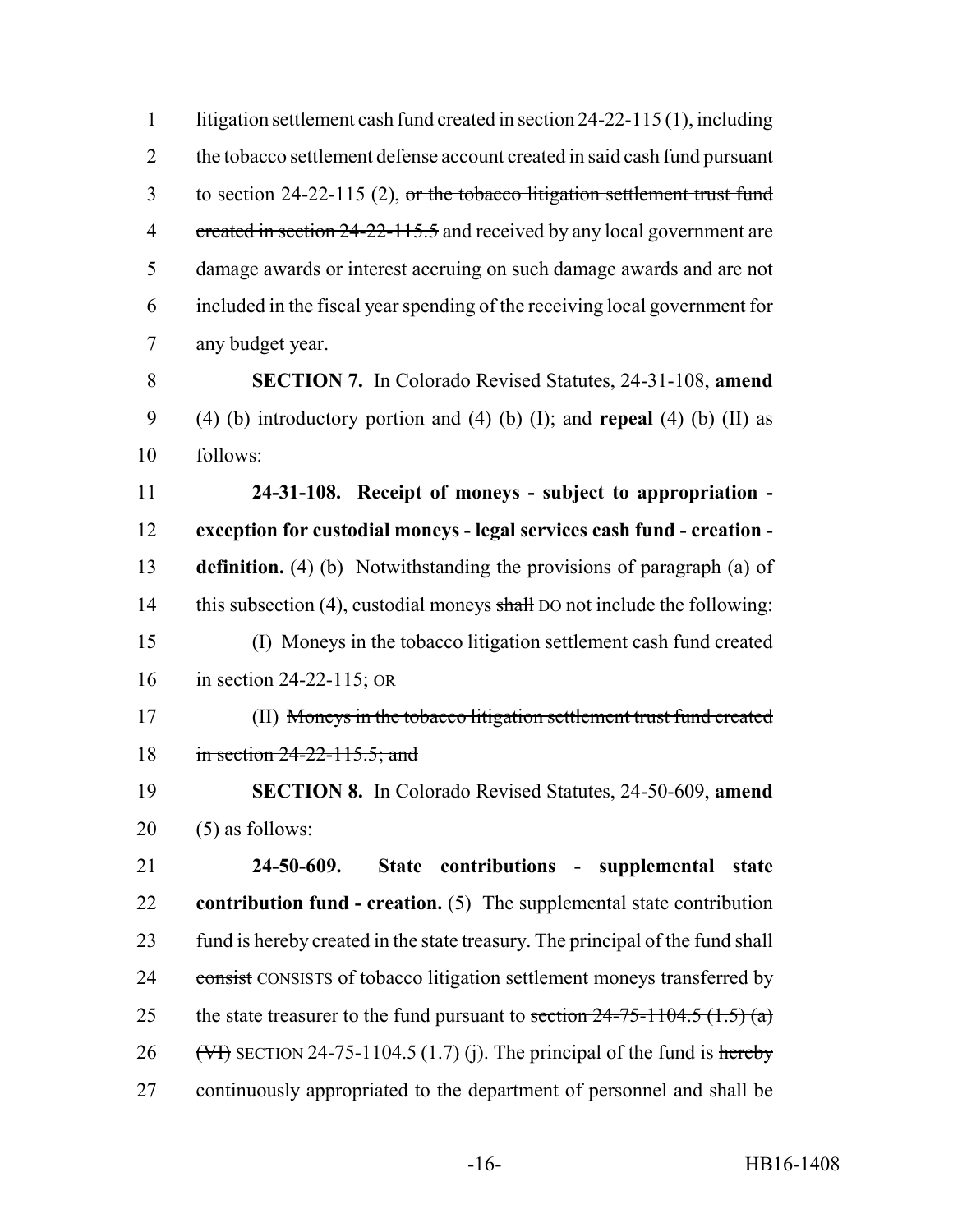expended in its entirety in each fiscal year by the department to pay the costs of increased nonsupplemental state contributions, as defined in section 24-50-609.5 (3) (c) (II), and supplement the state contribution, as defined in section 24-50-609.5 (2) (d), for each eligible state employee, as defined in section 24-50-609.5 (2) (a), enrolled in a qualifying group benefit plan, as defined in section 24-50-609.5 (2) (c), as required by section 24-50-609.5; except that the department shall expend no more than the amount needed to pay the costs of increased nonsupplemental state contributions and reduce the employee contribution, as defined in section 24-50-609.5 (2) (b), of each eligible state employee for all 11 qualifying group benefit plans to zero. The principal of the fund shall 12 remain REMAINS in the fund until expended and shall not be transferred to the general fund or any other fund. Interest and income earned on the deposit and investment of moneys in the fund shall be credited to the fund, shall not be transferred to the general fund or to any other fund, and shall be used by the department, subject to annual appropriation, solely to pay the costs of the department related to the supplementation of the state contribution for each eligible state employee required by section 24-50-609.5.

# **SECTION 9.** In Colorado Revised Statutes, 24-75-111, **amend** 21  $(1)$  (b) as follows:

 **24-75-111. Additional authority for controller to allow expenditures in excess of appropriations - limitations - appropriations for subsequent fiscal year restricted.** (1) For fiscal years commencing on or after July 1, 1997, in addition to any overexpenditure allowed pursuant to section 24-75-109, the controller may allow any department, institution, or agency of the state, including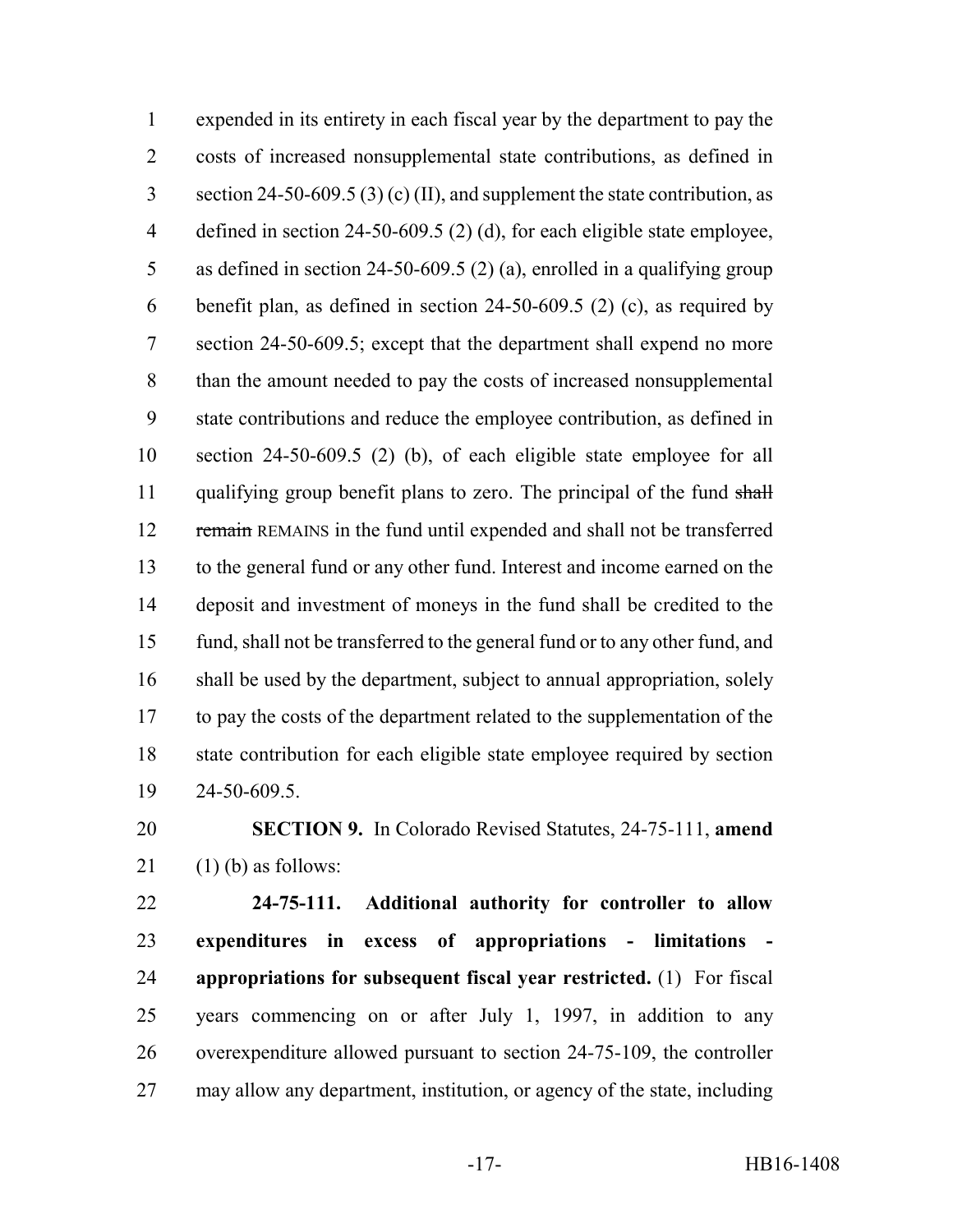any institution of higher education, to make an expenditure in excess of 2 the amount authorized by an item of appropriation for such fiscal year if:

3 (b) (H) The overexpenditure is necessary due to unforeseen circumstances arising while the general assembly is not meeting in regular or special session during which such overexpenditure can be legislatively addressed; or AND

 (II) The overexpenditure is made from the health care supplemental appropriations and overexpenditures account as authorized 9 in section 24-22-115 (4); and

 **SECTION 10.** In Colorado Revised Statutes, 24-75-201.5, **amend** (1) (a) as follows:

 **24-75-201.5. Revenue shortfalls - required actions by the governor with respect to the reserve.** (1) (a) Except as provided in 14 paragraphs (c) and (d) of this subsection (1), Whenever the revenue estimate for the current fiscal year, prepared in accordance with section 24-75-201.3 (2), indicates that general fund expenditures for such fiscal year based on appropriations then in effect will result in the use of one-half or more of the reserve required by section 24-75-201.1 (1) (d), the governor shall formulate a plan for reducing such general fund expenditures so that said reserve, as of the close of the fiscal year, will be at least one-half of the amount required by said section 24-75-201.1 (1) 22 (d). The governor shall promptly notify the general assembly of such THE 23 plan. Such THE plan shall be promptly implemented by the governor, using the procedures set forth in section 24-2-102 (4) or 24-50-109.5 or any other lawful means.

 **SECTION 11.** In Colorado Revised Statutes, 24-75-402, **add** (5) (jj) as follows: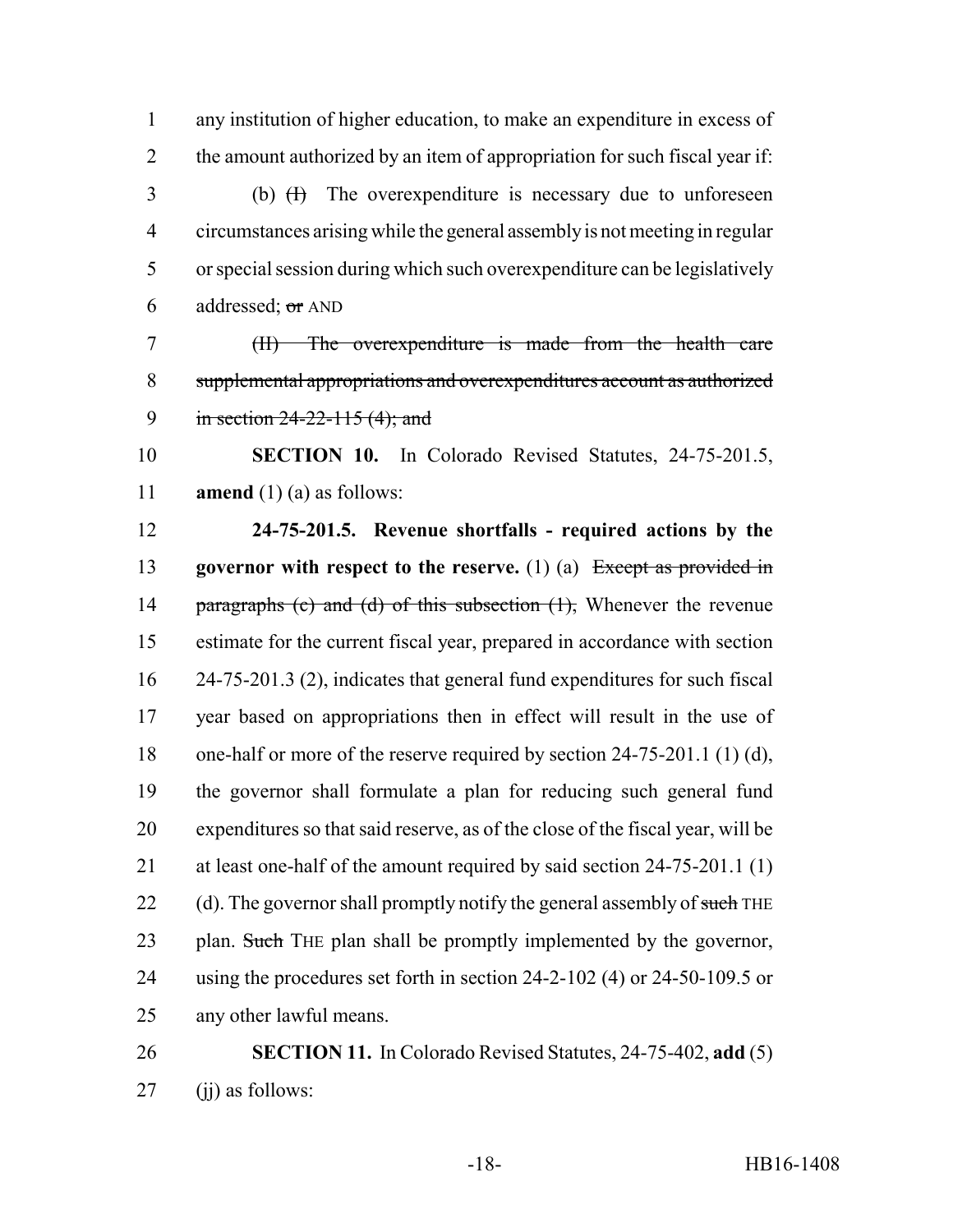**24-75-402. Cash funds - limit on uncommitted reserves - reduction in amount of fees - exclusions - repeal.** (5) Notwithstanding any provision of this section to the contrary, the following cash funds are excluded from the limitations specified in this section:

 (jj) THE ACCOUNTABLE CARE COLLABORATIVE FUND CREATED IN SECTION 25.5-5-418, C.R.S.

 **SECTION 12.** In Colorado Revised Statutes, 25-1-512, **amend** (2) as follows:

 **25-1-512. Allocation of moneys - public health services support fund - created - repeal.** (2) (a) The public health services support fund is hereby created in the state treasury and shall be known in this section as the "fund". The principal of the fund consists of tobacco litigation settlement moneys transferred by the state treasurer to the fund pursuant to section 24-75-1104.5 (1.5) (a) (IV), C.R.S., and shall, subject to annual appropriation by the general assembly to the state department, be allocated by the state department to all agencies authorized pursuant to 17 this part 5 as specified in subsection (1) of this section. The lesser of All 18 unexpended and unencumbered moneys in the fund at the end of  $\frac{1}{2}$  THE 19 2015-16 fiscal year or an amount of such moneys equal to five percent of 20 the amount appropriated from the fund for the fiscal year remain in the 21 fund and shall not be transferred to the general fund or any other fund. 22 Any additional unexpended and unencumbered moneys in the fund at the 23 end of any fiscal year shall be transferred to the tobacco litigation settlement cash fund created in section 24-22-115, C.R.S.

25 (b) THIS SUBSECTION (2) IS REPEALED, EFFECTIVE JULY 1, 2016. **SECTION 13.** In Colorado Revised Statutes, 25-1.5-506, **amend** (1) (c) as follows: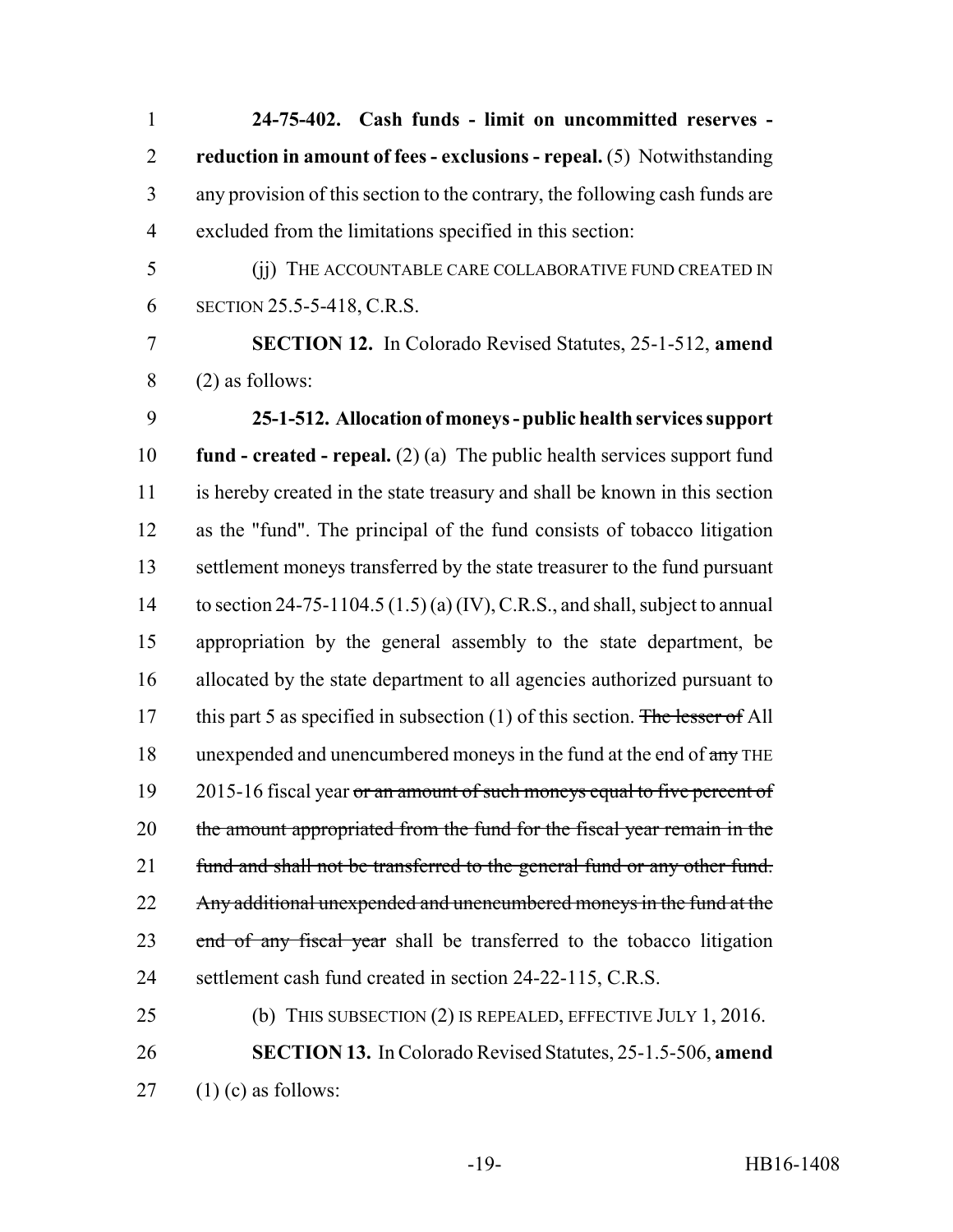1 **25-1.5-506. Colorado health service corps fund - created -** 2 **acceptance of grants and donations.** (1) The Colorado health service 3 corps fund is hereby created in the state treasury, which fund consists of: 4 (c) For the 2011-12 THE 2016-17 fiscal year and each fiscal year 5 thereafter, two hundred fifty thousand dollars TOBACCO LITIGATION 6 SETTLEMENT MONEYS transferred TO THE FUND BY THE STATE TREASURER 7 pursuant to section 24-75-1104.5 (1.5) (a) (XI) SECTION 24-75-1104.5 8  $(1.7)$  (n), C.R.S. 9 **SECTION 14.** In Colorado Revised Statutes, 25-4-1411, **amend**  $10 \quad (6)$  (a) as follows: 11 **25-4-1411. Drug assistance program - program fund - created** 12 **- legislative declaration - no entitlement created.** (6) (a) The drug 13 assistance program fund is created in the state treasury. The principal of 14 the fund consists of tobacco litigation settlement moneys transferred by 15 the state treasurer to the fund pursuant to section  $24-75-1104.5$  (1) (j) 16 SECTION 24-75-1104.5(1.7) (f), C.R.S. Subject to annual appropriation by 17 the general assembly, the department of public health and environment 18 may expend moneys from the fund for the state program. Any 19 unexpended or unencumbered money remaining in the fund at the end of 20 any fiscal year commencing on or after July 1, 2014, remains in the fund 21 and shall not be credited or transferred to the general fund or any other  $22$  fund 23 **SECTION 15.** In Colorado Revised Statutes, 25-4-1415, **amend**  $24$  (2) as follows: 25 **25-4-1415. Cash fund - administration - limitation.**

- 26 (2) Pursuant to section  $24-75-1104.5$  (1)  $(m)$  SECTION 24-75-1104.5(1.7) 27 (g), C.R.S., and except as otherwise provided in section 24-75-1104.5 (5),
	- -20- HB16-1408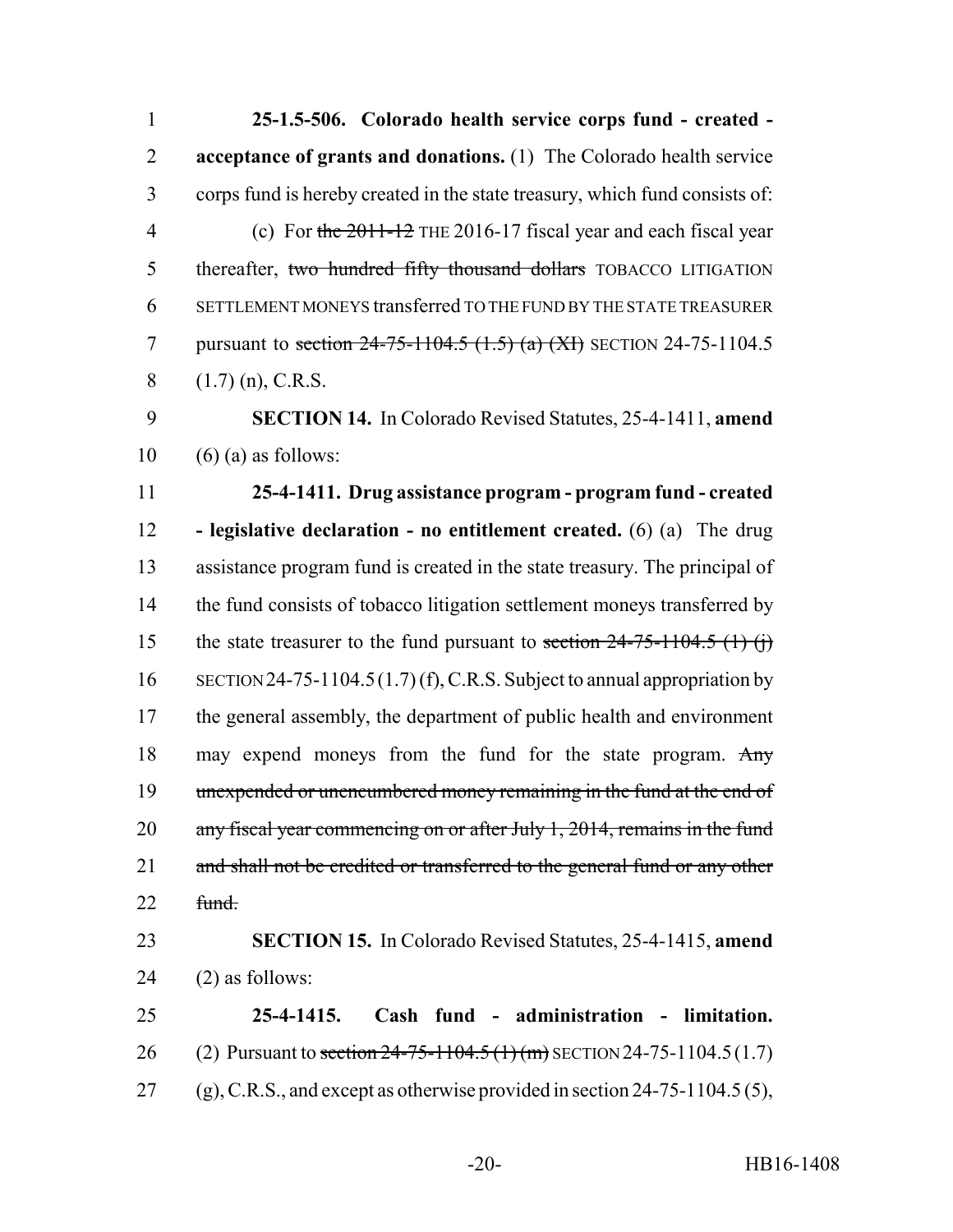1 C.R.S., beginning in the 2006-07 FOR THE 2016-17 fiscal year and in FOR each fiscal year thereafter so long as the state receives moneys pursuant to the master settlement agreement, the state treasurer shall annually 4 transfer to the fund two THREE AND ONE-HALF percent not to exceed two 5 million dollars in any fiscal year, of the total amount of the moneys received by the state pursuant to the master settlement agreement, not including attorney fees and costs, during the preceding fiscal year. The state treasurer shall transfer the amount specified in this subsection (2) from moneys credited to the tobacco litigation settlement cash fund created in section 24-22-115, C.R.S.

 **SECTION 16.** In Colorado Revised Statutes, **amend** 25-4-2301 as follows:

 **25-4-2301. Colorado immunization fund - supplemental tobacco litigation settlement moneys account - creation.** There are hereby created in the state treasury the Colorado immunization fund and an account within the fund to be known as the supplemental tobacco litigation settlement moneys account. The principal of the portion of the fund that is not the account consists of general fund appropriations made by the general assembly to the fund and gifts, grants, or awards received by the department of public health and environment from the federal government or private sources for the fund. The principal of the account consists of tobacco litigation settlement moneys transferred by the state 23 treasurer to the account in accordance with section  $24-75-1104.5(1.5)(a)$  (VII) SECTION 24-75-1104.5 (1.7) (h), C.R.S. All interest and income earned on the deposit and investment of moneys in the portion of the fund that is not the account shall be credited to that portion of the fund. All interest and income earned on the deposit and investment of moneys in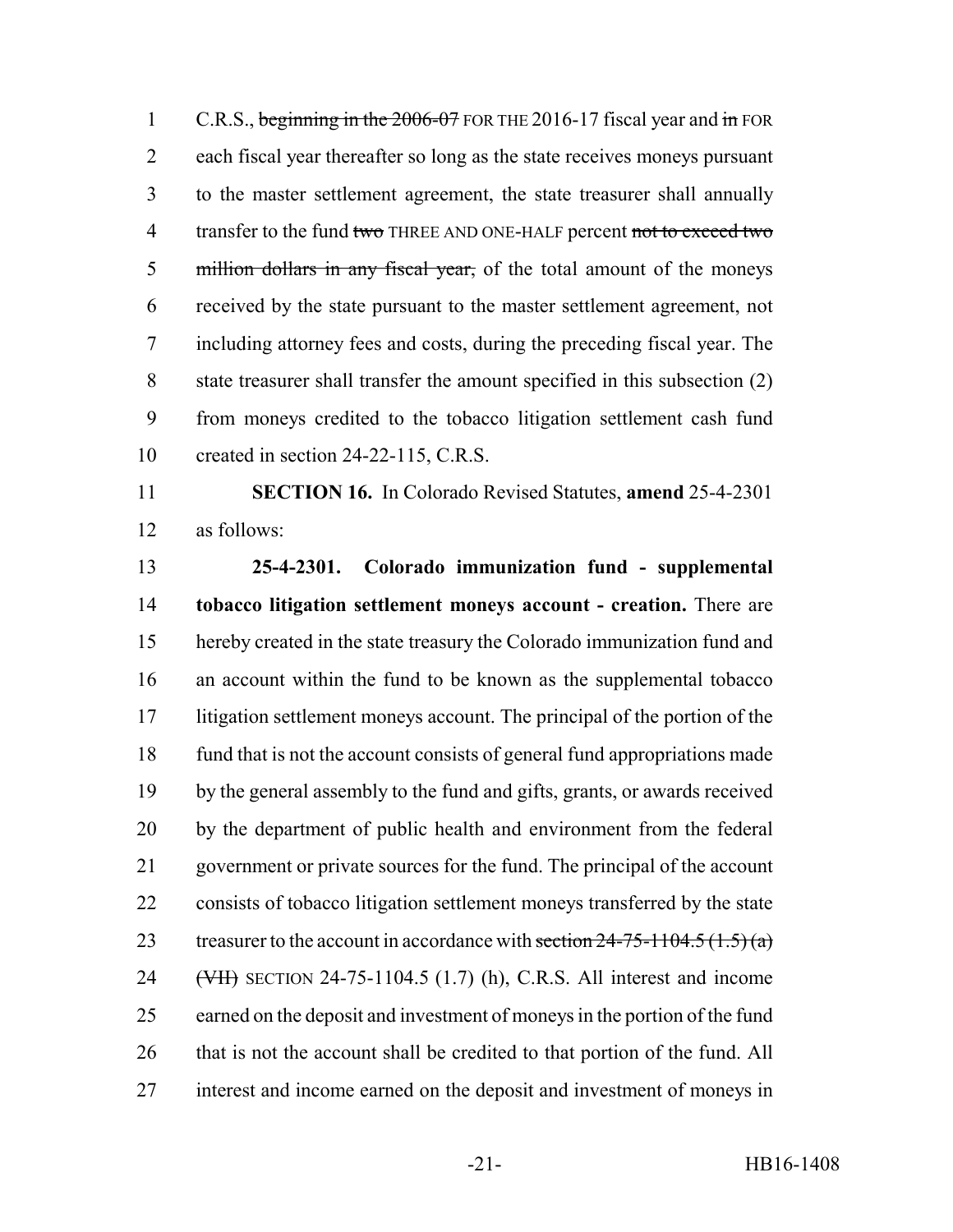the account shall be credited to and remain in the account until transferred as required by this section. Except as otherwise provided in this section, and subject to annual appropriation by the general assembly to the department, the department shall expend the principal of the fund and the account only for the purpose of immunization and immunization strategies; except that, at the end of the 2007-08 fiscal year and at the end of any fiscal year thereafter, any unexpended and unencumbered moneys in the portion of the fund that is not the account shall remain in that portion of the fund and may be used by the department through the state immunization program to support infant, child, and adolescent 11 vaccination. and, at the end of the 2011-12 fiscal year only, any unexpended and unencumbered moneys in the account shall be 13 transferred to the general fund, in accordance with section 24-75-1104.5 14 (1.5) (b), C.R.S. The lesser of All unexpended and unencumbered moneys 15 in the account at the end of any fiscal year other than the 2011-12 fiscal year or an amount of such moneys equal to five percent of the amount 17 appropriated from the account for the fiscal year remain in the account. 18 and shall not be transferred to the general fund or any other fund. Any additional unexpended and unencumbered moneys in the account at the end of any fiscal year shall be transferred to the tobacco litigation 21 settlement cash fund created in section 24-22-115, C.R.S. **SECTION 17.** In Colorado Revised Statutes, 25-23-104, **amend**

23  $(2)$  as follows:

 **25-23-104. Dental loan repayment fund - acceptance of grants and donations.** (2) Pursuant to section 24-75-1104.5 (1) (d) C.R.S., 26 beginning in fiscal year 2006-07 SECTION 24-75-1104.5(1.7) (m), C.R.S., FOR FISCAL YEAR 2016-17 and for each fiscal year thereafter so long as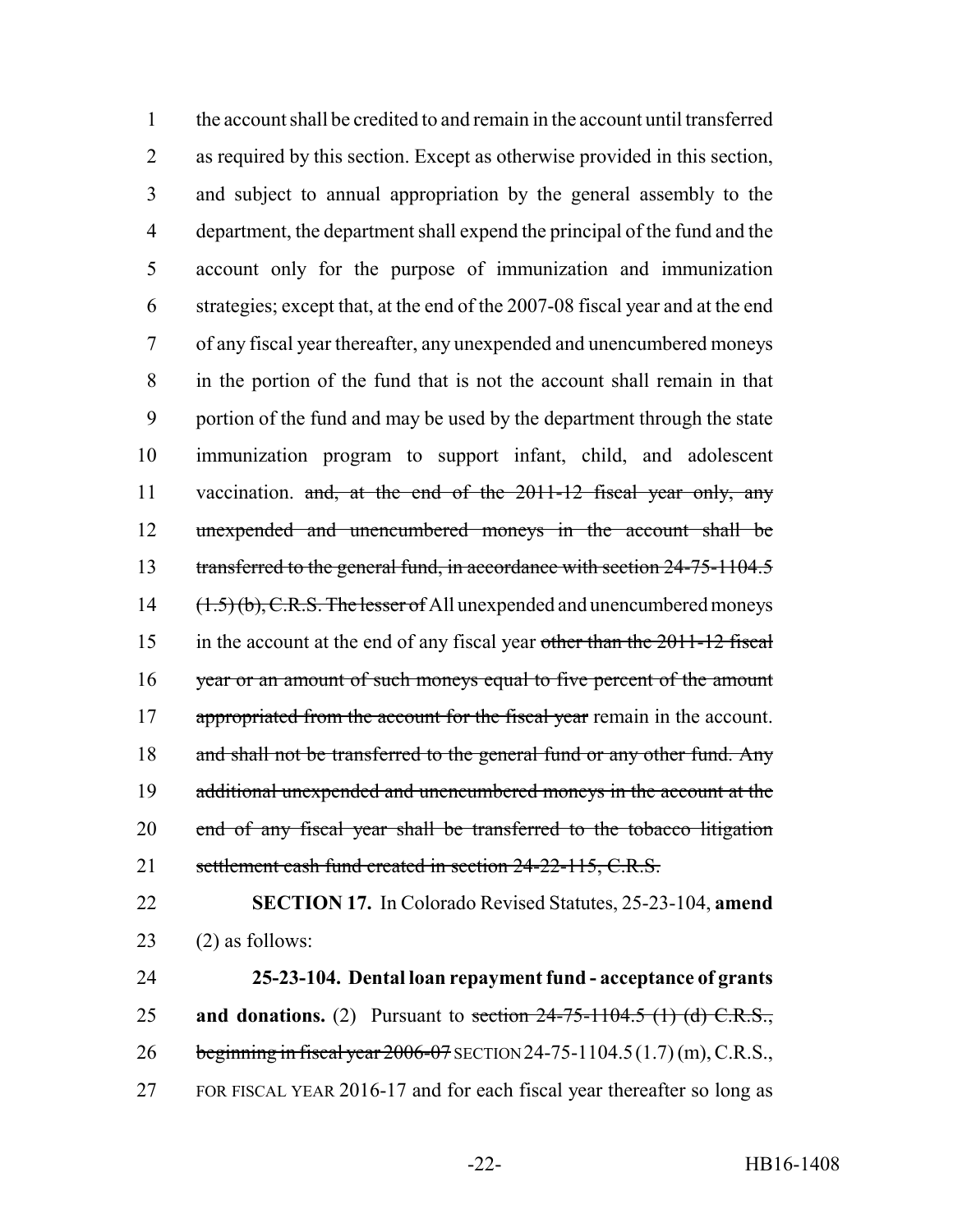the state receives moneys pursuant to the master settlement agreement, the state treasurer shall transfer to the state dental loan repayment fund 3 two hundred thousand dollars from ONE PERCENT OF the moneys received by the state pursuant to the master settlement agreement for the preceding fiscal year. The state treasurer shall transfer the amount specified in this subsection (2) from moneys credited to the tobacco litigation settlement 7 cash fund created in section 24-22-115, C.R.S. Moneys in the fund shall 8 be ARE subject to annual appropriation by the general assembly for the purposes of this article. The amount appropriated pursuant to this 10 subsection (2) shall be IS in addition to and not in replacement of any general fund moneys appropriated to the state dental loan repayment fund.

 **SECTION 18.** In Colorado Revised Statutes, **add** 25.5-5-418 as follows:

 **25.5-5-418. Accountable care collaborative fund - creation - use of fund.** The accountable care collaborative fund is hereby CREATED IN THE STATE TREASURY. THE FUND CONSISTS OF MONEY TRANSFERRED TO THE FUND FROM THE CHILDREN'S BASIC HEALTH PLAN TRUST CREATED IN SECTION 25.5-8-105 (1) PURSUANT TO SECTION 25.5-8-105(8) (b) AND ANY OTHER MONEY THAT THE GENERAL ASSEMBLY MAY APPROPRIATE OR TRANSFER TO THE FUND. THE STATE TREASURER SHALL CREDIT ALL INTEREST AND INCOME DERIVED FROM THE DEPOSIT 22 AND INVESTMENT OF MONEY IN THE FUND TO THE FUND. SUBJECT TO ANNUAL APPROPRIATION BY THE GENERAL ASSEMBLY, THE STATE DEPARTMENT MAY EXPEND MONEY FROM THE FUND TO PAY EFFICIENCY AND HEALTH OUTCOME-BASED RATE INCENTIVES FOR PRIMARY CARE MEDICAL PROVIDERS, OTHER THAN PROVIDERS WHO ARE REIMBURSED ON A COST-BASIS, IN THE MEDICAID COORDINATED CARE SYSTEM CREATED BY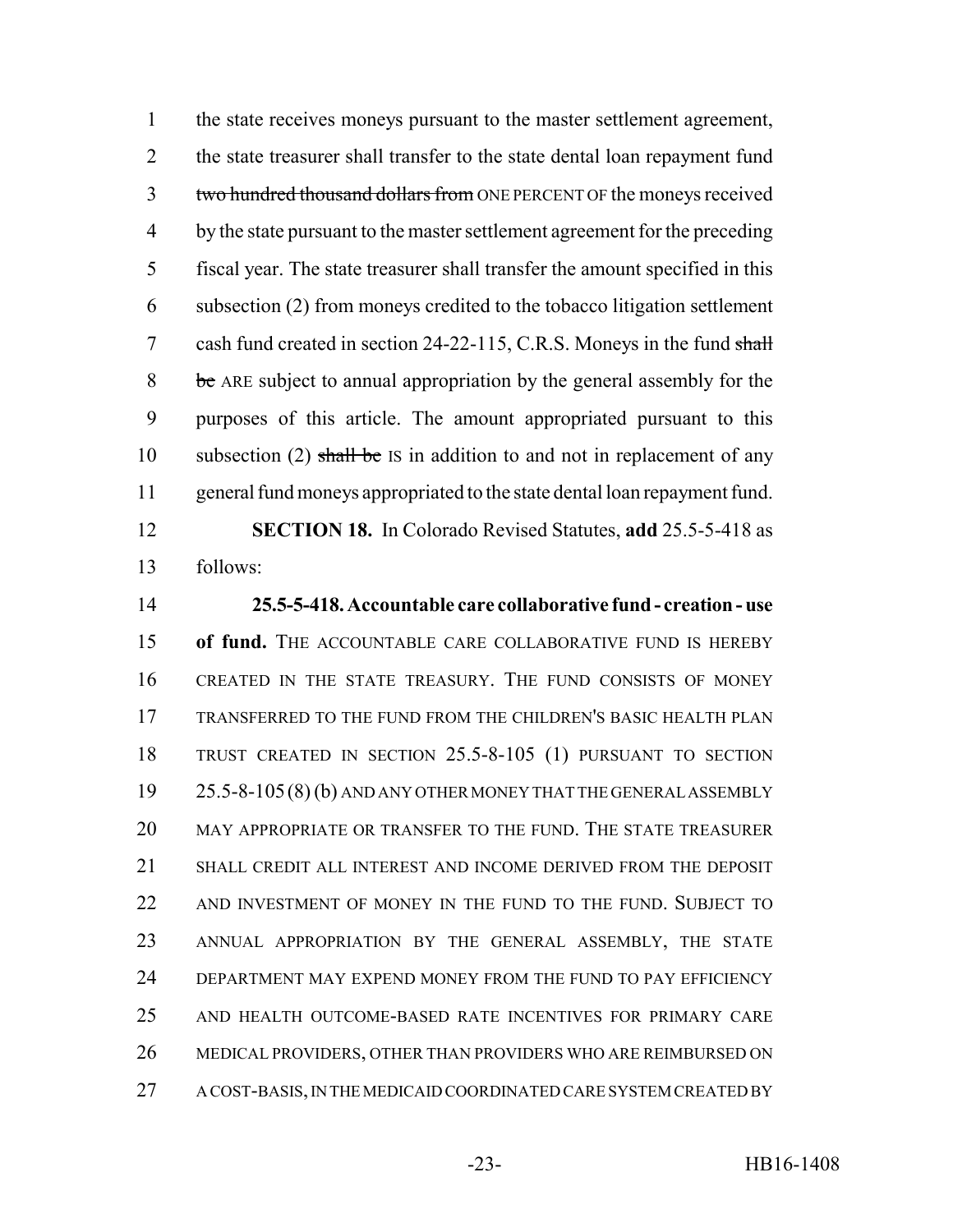1 THE STATE DEPARTMENT THAT IS KNOWN AND REFERRED TO IN THIS 2 SECTION AS THE "ACCOUNTABLE CARE COLLABORATIVE".

3 **SECTION 19.** In Colorado Revised Statutes, **amend** 25.5-6-805 4 as follows:

5 **25.5-6-805. Colorado autism treatment fund.** (1) The Colorado 6 autism treatment fund is hereby created and established in the state 7 treasury for the purpose of paying for services provided to eligible 8 children, and for EARLY AND PERIODIC SCREENING DIAGNOSIS AND 9 TREATMENT SERVICES REQUIRED BY SECTION 25.5-5-102 (1) (g), AND 10 participant and program evaluations pursuant to this part 8. Such THE 11 fund shall be IS comprised of tobacco settlement moneys allocated to such 12 THE fund. Moneys in the fund shall be ARE subject to annual 13 appropriation by the general assembly for the purposes of this part 8. At 14 the end of any fiscal year, all unexpended and unencumbered moneys in 15 the fund shall remain therein and shall not be credited or transferred to the 16 general fund or any other fund REMAIN IN THE FUND. Any moneys in the 17 fund not expended for the purpose of this part 8 may be invested by the 18 state treasurer as provided by law. All interest and income derived from 19 the investment and deposit of moneys in the fund shall be credited to the 20 fund.

21 (2) Pursuant to section  $24-75-1104.5$  (1) (1), C.R.S., beginning in 22 the 2008-09 SECTION 24-75-1104.5 (1.7) (k), C.R.S., FOR THE 2016-17 23 fiscal year and in FOR each fiscal year thereafter so long as the state 24 receives moneys pursuant to the master settlement agreement, the state 25 treasurer shall annually transfer to the fund the amount of moneys to be 26 received by the fund pursuant to section 24-75-1104.5 (1) (1), C.R.S. TWO 27 PERCENT OF THE MONEYS RECEIVED BY THE STATE PURSUANT TO THE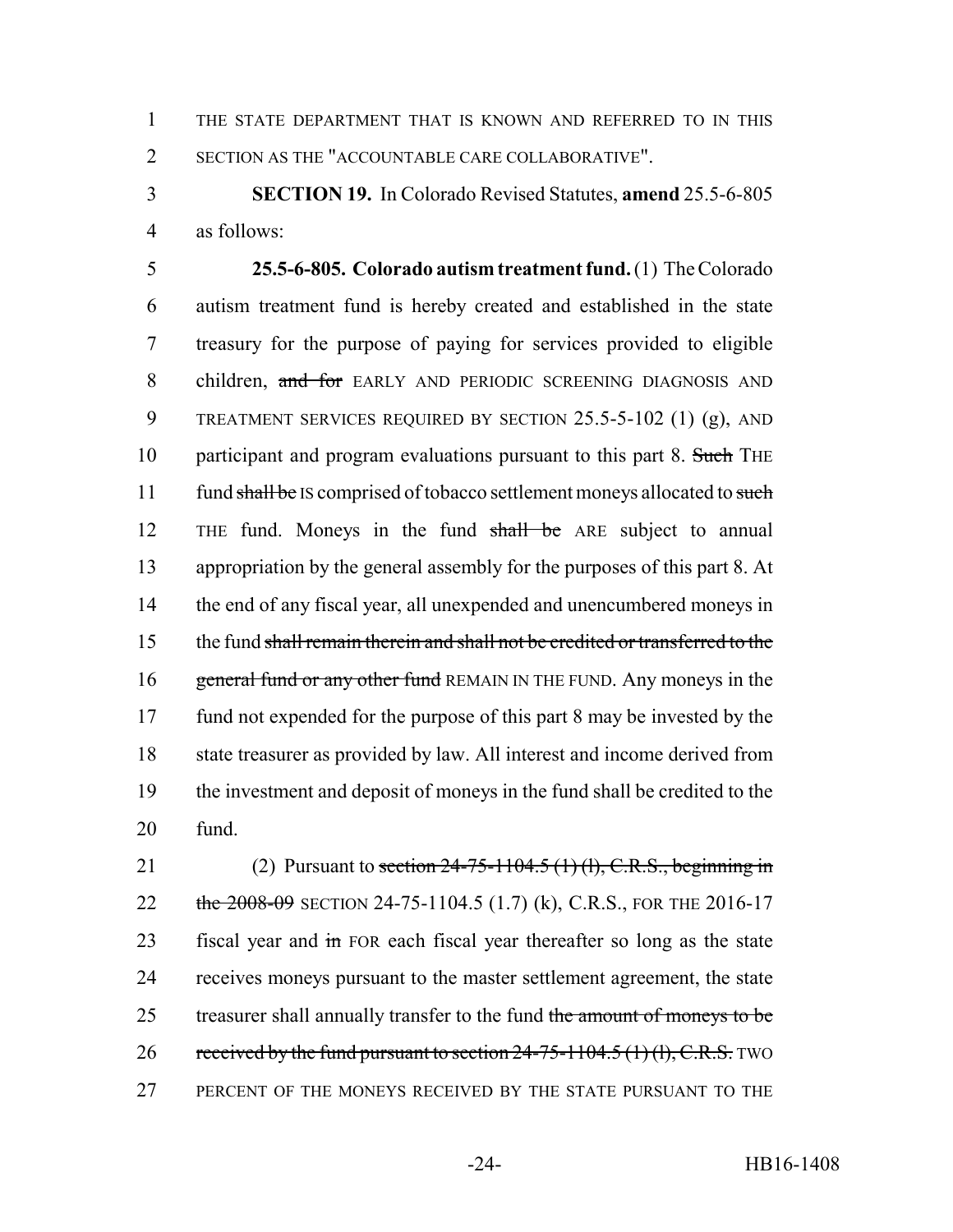MASTER SETTLEMENT AGREEMENT FOR THE PRECEDING FISCAL YEAR. The state treasurer shall transfer the amount specified in this subsection (2) from moneys credited to the tobacco litigation settlement cash fund created in section 24-22-115, C.R.S.

 **SECTION 20.** In Colorado Revised Statutes, 25.5-8-105, **amend**  $(3)$  (a) and (8) as follows:

 **25.5-8-105. Trust - created.** (3) (a) Pursuant to section 8  $\frac{24-75-1104.5 (1)(e)}{24-75-1104.5 (1.7)(b)}$ , C.R.S., and except as otherwise provided in section 24-75-1104.5 (5), C.R.S., beginning in 10 the 2006-07 THE 2016-17 fiscal year and in each fiscal year thereafter so long as the state receives moneys pursuant to the master settlement 12 agreement, the state treasurer shall transfer to the trust twenty-four EIGHTEEN percent of the total amount of the moneys annually received by the state pursuant to the master settlement agreement, not including 15 attorney fees and costs, during the preceding fiscal year. except that the amount so transferred to the trust shall not exceed thirty million dollars 17 in any fiscal year. Except as otherwise provided in sections 24-22-115.5 18 (2)  $(a.7)$  and 24-75-1104.5 (1) (c), C.R.S., The state treasurer shall transfer the amount specified in this subsection (3) from moneys credited to the tobacco litigation settlement cash fund created in section 21 24-22-115, C.R.S. The amount transferred pursuant to this subsection (3) 22 shall be IS in addition to and not in replacement of any general fund moneys appropriated to the trust.

 (8) (a) Beginning in the 2011-2012 fiscal year and for each fiscal year thereafter, moneys in the trust may be used for costs associated with 26 children enrolled in the medical assistance program, articles 4, 5, and 6 of this title, whose family income is more than one hundred percent but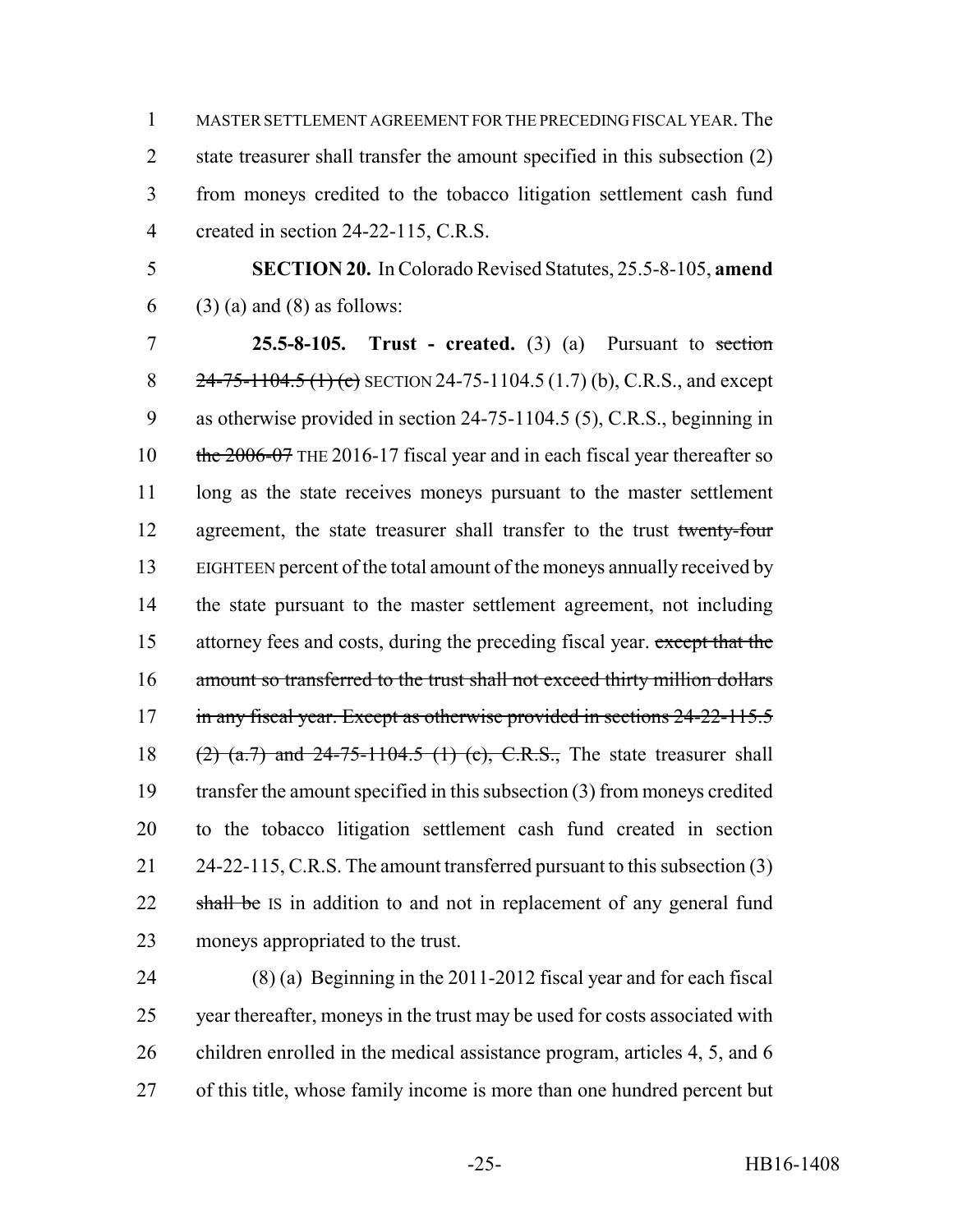does not exceed one hundred thirty-three percent of the federal poverty line and who would have been eligible for enrollment in the children's basic health plan prior to September 1, 2011.

 (b) ON JULY 1, 2016, THE STATE TREASURER SHALL TRANSFER TWENTY MILLION DOLLARS FROM THE CHILDREN'S BASIC HEALTH PLAN TRUST TO THE ACCOUNTABLE CARE COLLABORATIVE FUND CREATED IN SECTION 25.5-5-418.

 **SECTION 21.** In Colorado Revised Statutes, 26-6.4-107, **amend** 9 (2) (d) (I) as follows:

 **26-6.4-107. Selection of entities to administer the program - grants - nurse home visitor program fund - created.** 12 (2) (d) (I) Pursuant to section  $24-75-1104.5$  (1) (a) SECTION 24-75-1104.5 (1.7) (a), C.R.S., and except as otherwise provided in section 14 24-75-1104.5 (5), C.R.S., beginning with the 2006-07 FOR THE 2016-17 fiscal year and for each fiscal year thereafter so long as the state receives moneys pursuant to the master settlement agreement, the state treasurer 17 shall transfer to the fund the amounts specified in subparagraph (II) of 18 this paragraph (d) from TWENTY-SIX AND SEVEN-TENTHS OF the master settlement agreement moneys received by the state, other than attorney 20 fees and costs, during the preceding fiscal year. not to exceed nineteen 21 million dollars in any fiscal year. The transfer shall be from moneys credited to the tobacco litigation settlement cash fund created in section 24-22-115, C.R.S.

 **SECTION 22.** In Colorado Revised Statutes, 26-6.8-102, **amend** 25 (2) (d) (I) as follows:

 **26-6.8-102. Tony Grampsas youth services program - creation - standards - applications.** (2) (d) (I) The youth services program fund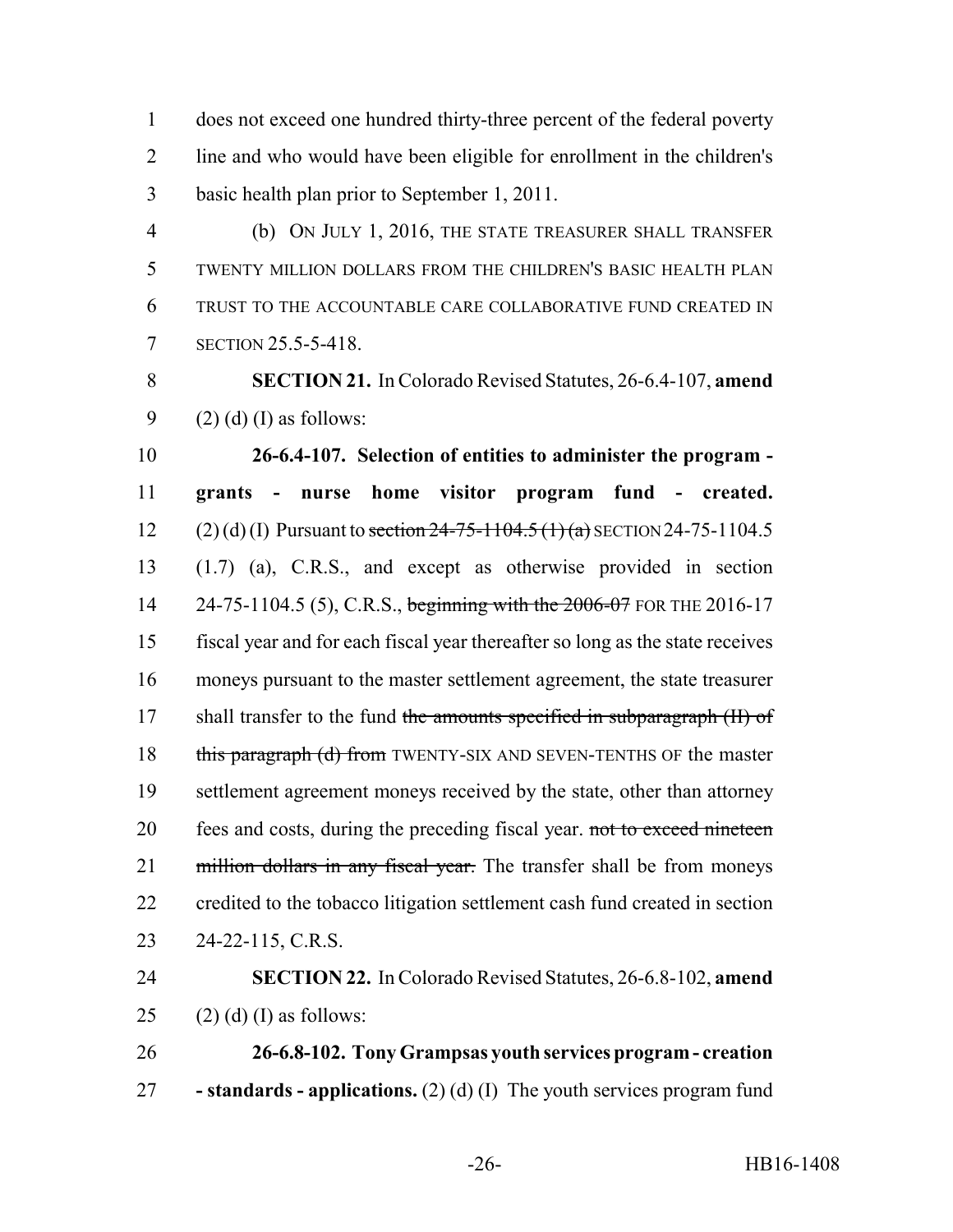1 is created in the state treasury. The principal of the fund consists of 2 tobacco litigation settlement moneys transferred by the state treasurer to 3 the fund pursuant to section  $24-75-1104.5$  (1) (i) SECTION 24-75-1104.5  $(1.7)$  (e), C.R.S. Subject to annual appropriation by the general assembly, 5 the state department may expend moneys from the fund for the Tony 6 Grampsas youth services program, including the compensation of youth 7 members of the Tony Grampsas youth services board, as described in 8 section 26-6.8-103 (1) (e) (II). The lesser of All unexpended and 9 unencumbered moneys in the fund at the end of any fiscal year or an 10 amount of such moneys equal to five percent of the amount appropriated 11 from the fund for the fiscal year remain in the fund. and shall not be 12 transferred to the general fund or any other fund. Any additional 13 unexpended and unencumbered moneys in the fund at the end of any 14 fiscal year shall be transferred to the tobacco litigation settlement cash 15 fund created in section 24-22-115, C.R.S.

16 **SECTION 23.** In Colorado Revised Statutes, 27-66-104, **amend**

17  $(4)$  (a) as follows:

18 **27-66-104. Types of services purchased - limitation on** 19 **payments - offender mental health services fund.** (4) (a) The offender 20 mental health services fund, referred to in this subsection (4) as the 21 "fund", is hereby created in the state treasury. ON AND AFTER JULY 1, 22 2016, the principal of the fund consists of tobacco litigation settlement 23 moneys transferred by the state treasurer to the fund in accordance with 24 section 24-75-1104.5 (1.5) (a) (II), C.R.S., ANY MONEY THAT THE 25 GENERAL ASSEMBLY MAY APPROPRIATE TO THE FUND for the purchase of 26 mental health services for juvenile and adult offenders who have mental 27 health problems and are involved in the criminal justice system. The unit,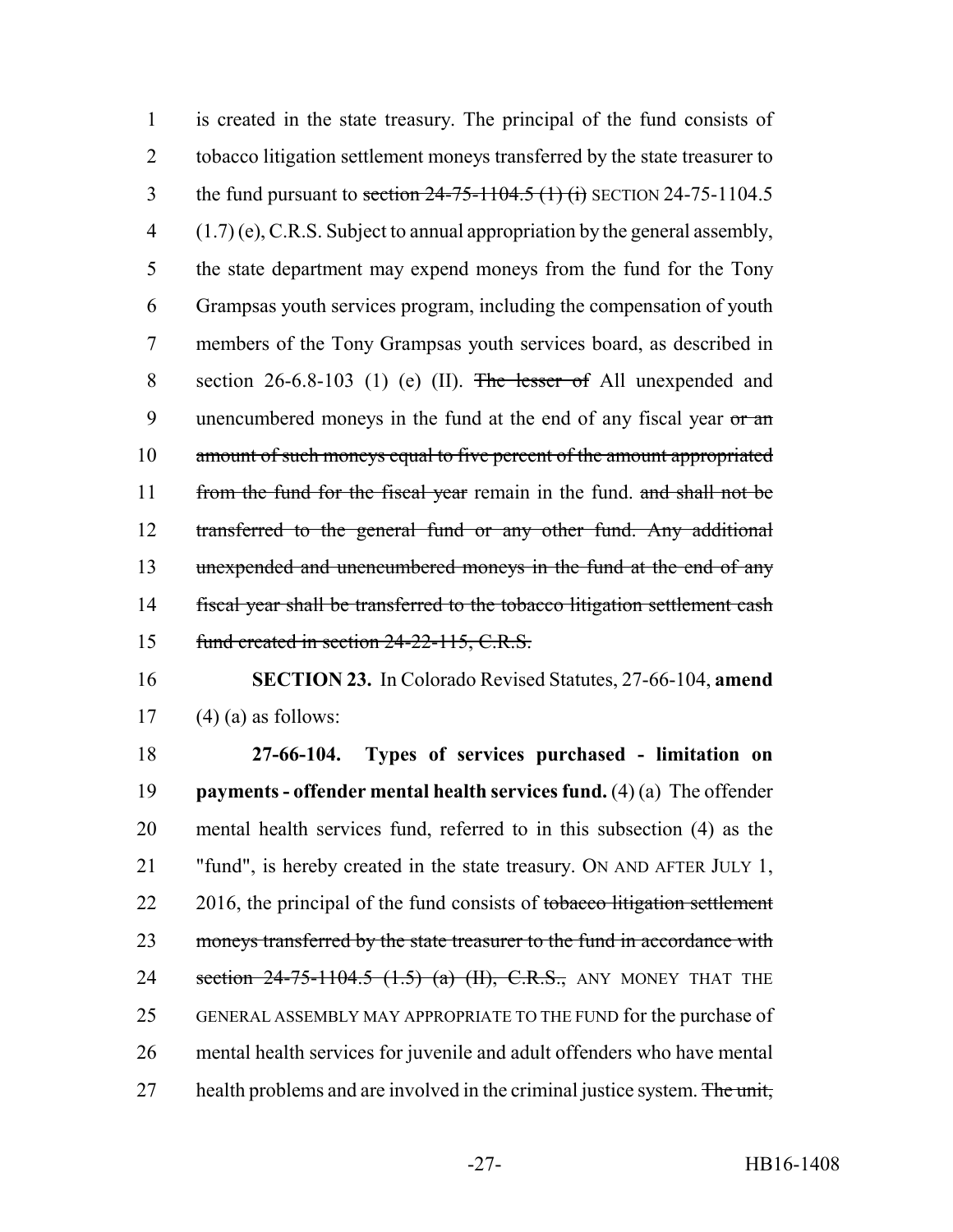Subject to annual appropriation by the general assembly, THE UNIT shall distribute the principal of the fund to the community mental health 3 centers. The lesser of all ANY unexpended and unencumbered moneys in 4 the fund at the end of any THE 2015-16 fiscal year or an amount of such moneys equal to five percent of the amount appropriated from the fund for the fiscal year remain in the fund and shall not be transferred to the general fund or any other fund. Any additional unexpended and 8 unencumbered moneys in the fund at the end of any fiscal year shall be transferred to the tobacco litigation settlement cash fund created in section 24-22-115, C.R.S.

 **SECTION 24.** In Colorado Revised Statutes, 27-67-106, **amend** 12  $(2)$  (a) as follows:

 **27-67-106. Funding - rules.** (2) (a) If neither the family's private insurance nor federal medicaid funding cover all of the costs associated with the services provided to a child at risk of out-of-home placement 16 pursuant to this article, then the family shall be IS responsible for paying 17 that portion that is not covered by private insurance or federal medicaid funding on a sliding scale basis as set forth in subsection (3) of this section. Any remaining portion of the services not covered by private insurance, federal medicaid funding, or the family's share, shall be paid 21 for from ANY moneys appropriated BY THE GENERAL ASSEMBLY for such 22 THAT purpose. pursuant to paragraph  $(b)$  of this subsection  $(2)$  or from general fund moneys, subject to available appropriations.

 **SECTION 25.** In Colorado Revised Statutes, 28-5-709, **amend** 25 (1) (a), (1) (c), and (2) (a) as follows:

 **28-5-709. Colorado state veterans trust fund - created - report.** (1) (a) There is hereby created in the state treasury the Colorado state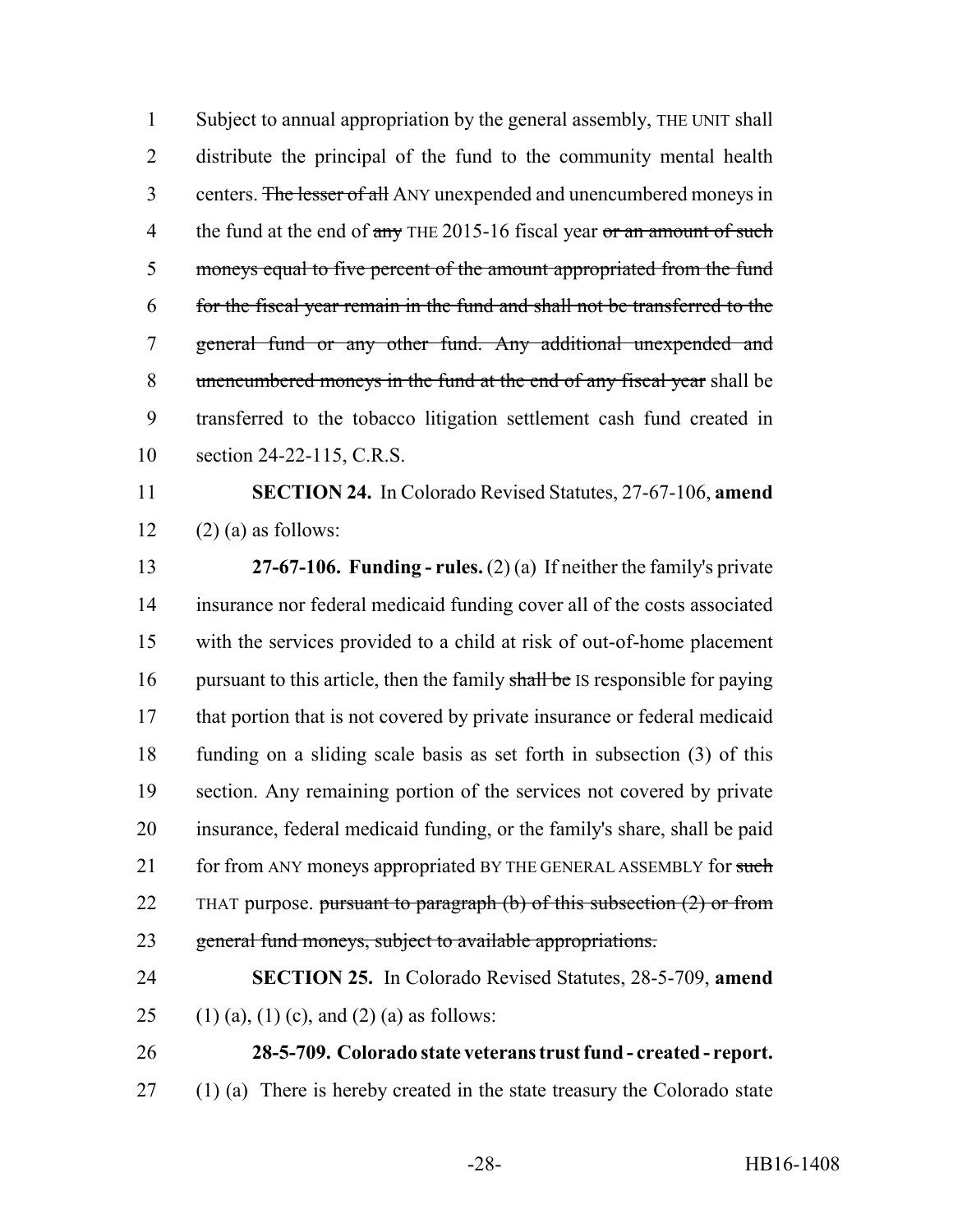1 veterans trust fund, that shall consist WHICH CONSISTS of the moneys 2 transferred thereto pursuant to subsection (2) of this section. In addition, the state treasurer may credit to the trust fund any public or private gifts, grants, or donations received prior to July 1, 2002, by the department of human services or, on or after July 1, 2002, by the department of military and veterans affairs for implementation of the purposes specified in this subsection (1).

 (c) The division may retain up to five percent of the amount annually appropriated from the trust fund for the actual costs incurred by the division and the board in implementing the provisions of this article. Notwithstanding the provisions of section 24-36-114, C.R.S., all interest derived from the deposit and investment of moneys in the trust fund shall 13 be credited to the trust fund. All unexpended and unencumbered moneys 14 remaining in the trust fund at the end of any fiscal year shall remain in the trust fund and shall neither revert to the general fund nor be transferred to the tobacco litigation settlement trust fund created in section 17 24-22-115.5, C.R.S., nor be transferred or credited to any other fund.

18 (2) (a) Pursuant to section  $24-75-1104.5$  (1) (g) SECTION 24-75-1104.5 (1.7) (l), C.R.S., and except as otherwise provided in 20 section 24-75-1104.5 (5), C.R.S., beginning in the 2006-07 THE 2016-17 fiscal year, and for each fiscal year thereafter so long as the state receives moneys pursuant to the master settlement agreement, the state treasurer shall annually transfer to the trust fund one percent of the total amount received by the state pursuant to the provisions of the master settlement agreement, other than attorney fees and costs, during the preceding fiscal 26 year. except that the amount so transferred to the trust fund in any fiscal 27 year shall not exceed one million dollars. The state treasurer shall transfer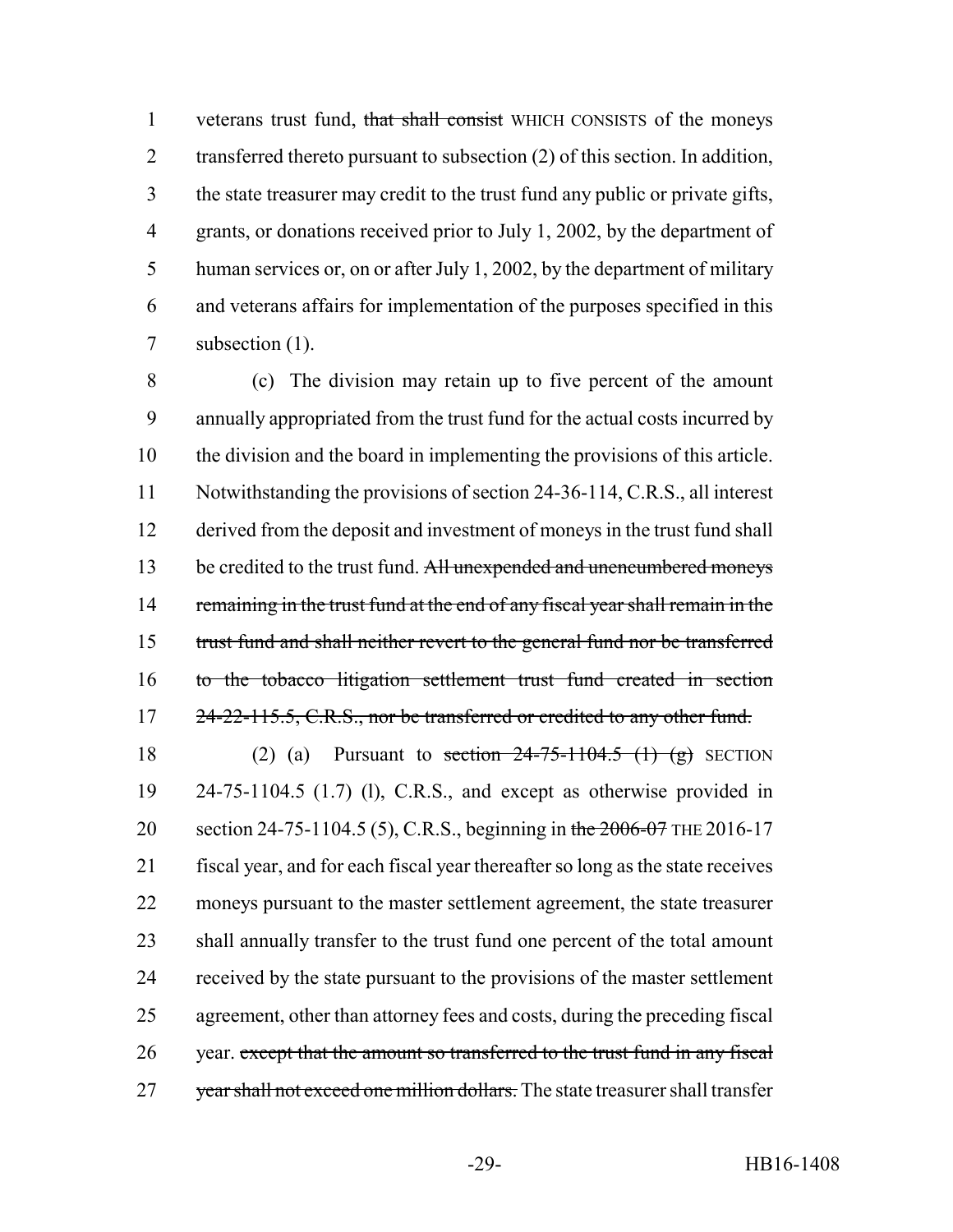1 the amount specified in this subsection (2) from moneys credited to the tobacco litigation settlement cash fund created in section 24-22-115, C.R.S.

 **SECTION 26.** In Colorado Revised Statutes, **repeal** 2-3-113 (7), 8-20.5-103 (2) (b), 22-7-1210 (1) (b) and (3), 23-20-136 (3) (b), part 2 of article 20 of title 23, 24-22-115 (2) (c), (2) (d), (2) (e), (2) (f), and (4), 7 24-22-115.5, 24-36-113 (7), 24-75-201.1 (1) (d) (VII) and (1) (d) (VIII), 24-75-201.5 (1) (c), (1) (d), (1) (e), (1) (f), and (1) (g), 24-75-217, 9 24-75-1103 (4), 24-75-1104.5 (1), (1.5), (4), (5) (a) (II) (E), and (5) (b),  $10 \qquad 25-4-2504 \tag{3}$  (b),  $25-16-104.6 \tag{1}$  (b),  $25.5-8-105 \tag{3}$  (b),  $26-6.4-107 \tag{2}$ 11 (d) (II), 27-66-104 (4) (b), 27-67-106 (2) (b), and 28-5-709 (3.5).

 **SECTION 27. Appropriation - adjustments to 2016 long bill.** (1) To implement this act, the cash funds appropriation from the early literacy fund created in section 22-7-1210 (1), C.R.S., made in the annual general appropriation act for the 2016-17 state fiscal year to the department of education for the early literacy competitive grant program is decreased by \$4,378,678.

 (2) For the 2016-17 state fiscal year, \$4,378,678 is appropriated to the department of education. This appropriation is from the marijuana tax cash fund created in section 39-28.8-501 (1), C.R.S. To implement this act, the department may use this appropriation for the early literacy competitive grant program.

### **SECTION 28. Appropriation - adjustments to 2016 long bill.**

- (1) To implement this act, appropriations made in the annual general appropriation act for the 2016-17 state fiscal year to the department of human services are adjusted as follows:
- 
- (a) The cash funds appropriation from the offender mental health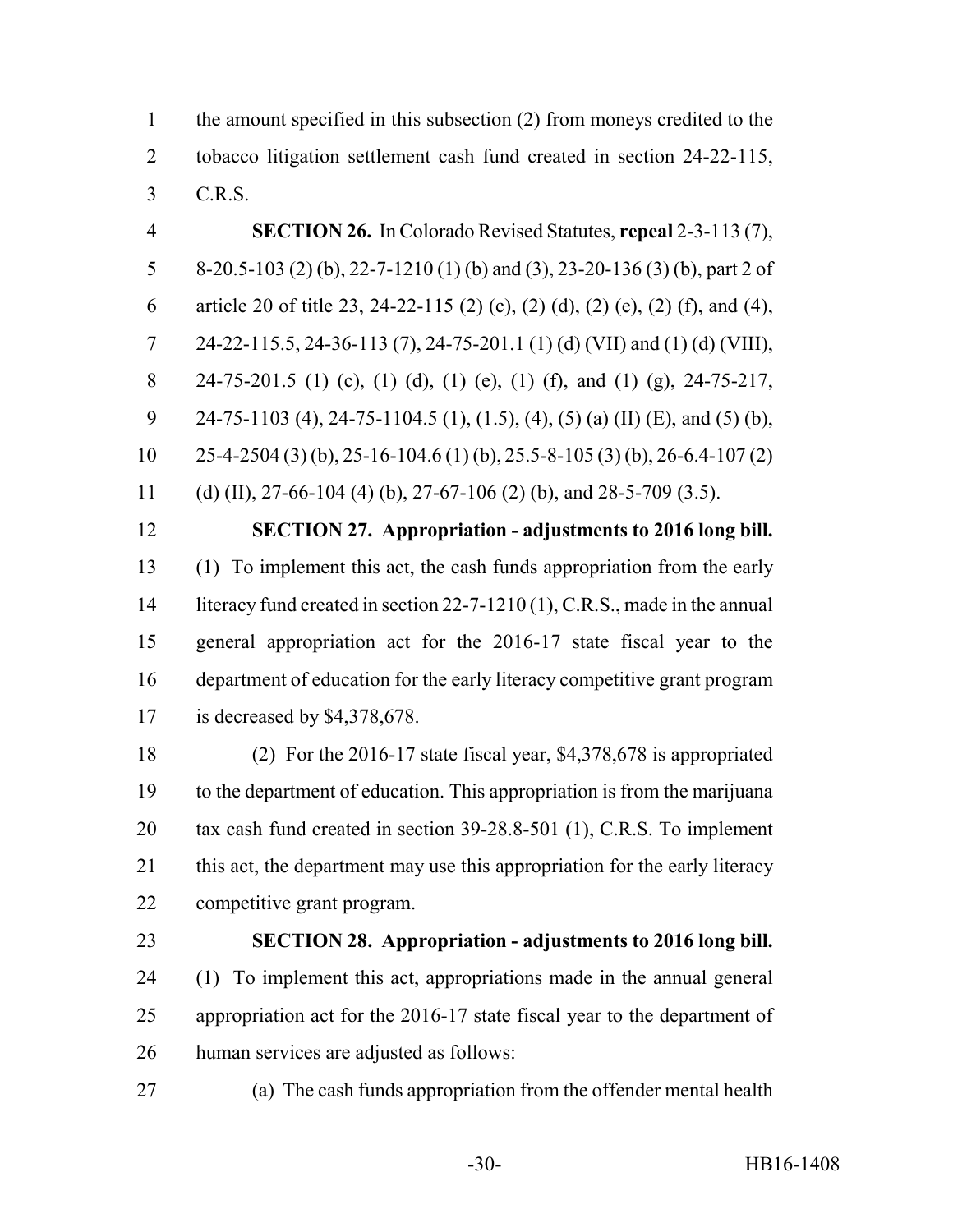services fund created in section 27-66-104 (4) (a), C.R.S., for mental health services for juvenile and adult offenders is decreased by \$3,025,192.

 (b) The cash funds appropriation from the tobacco litigation settlement cash fund created in section 24-22-115 (1) (a), C.R.S., for mental health treatment services for youth (H.B. 99-1116) is decreased by \$300,000.

 (c) The cash funds appropriation from the alcohol and drug abuse community prevention and treatment fund created in section 24-75-1104.5 (1.5) (a) (VIII) (A), C.R.S., for community prevention and treatment related to substance use treatment and prevention is decreased by \$756,298.

 (2) For the 2016-17 state fiscal year, \$4,081,490 is appropriated to the department of human services. This appropriation is from the marijuana tax cash fund created in section 39-28.8-501 (1), C.R.S. To implement this act, the division may use this appropriation as follows:

 (a) \$3,025,192 for mental health services for juvenile and adult offenders;

 (b) \$300,000 for mental health treatment services for youth (H.B. 99-1116); and

 (c) \$756,298 for community prevention and treatment related to the substance use treatment and prevention.

### **SECTION 29. Appropriation - adjustments to 2016 long bill.**

 (1) To implement this act, cash funds appropriation from the public 25 health services support fund created in section 25-1-512 (2), C.R.S., made in the annual general appropriation act for the 2016-17 state fiscal year to the department of public health and environment for distributions to local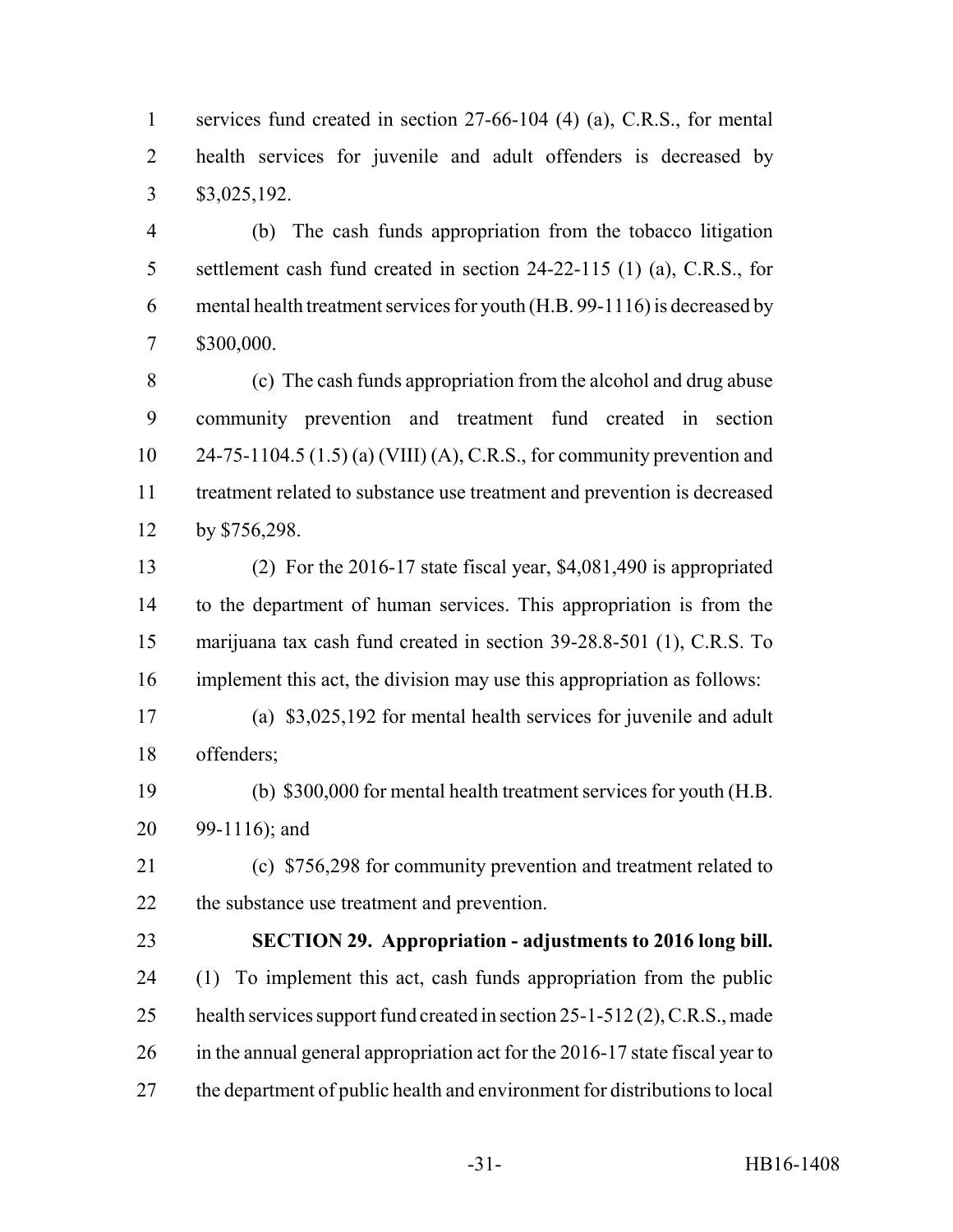public health agencies is decreased by \$1,767,584.

 (2) For the 2016-17 state fiscal year, \$1,767,584 is appropriated to the department of public health and environment. This appropriation is from the marijuana tax cash fund created in section 39-28.8-501 (1), C.R.S. To implement this act, the department may use this appropriation for distributions to local public health agencies.

# **SECTION 30. Appropriation - adjustments to 2016 long bill.**

 (1) To implement this act, the cash funds appropriation from the marijuana tax cash fund created in section 39-28.8-501 (1), C.R.S., made in the annual general appropriation act for the 2016-17 state fiscal year to the department of human services for the Tony Grampsas youth services program is decreased by \$2,626,328.

 (2) For the 2016-17 state fiscal year, \$2,626,328 is appropriated to the department of human services for use by the division of child welfare. This appropriation is from the youth services program fund created in section 26-6.8-102 (2) (d), C.R.S. To implement this act, the division may use this appropriation for the Tony Grampsas youth services program.

 **SECTION 31. Appropriation - adjustments to 2016 long bill.** (1) To implement this act, the general fund appropriation made in the annual general appropriation act for the 2016-17 state fiscal year to the department of health care policy and financing for medical and long-term care services for medicaid eligible individuals is decreased by \$5,700,000.

 (2) For the 2016-17 state fiscal year, \$6,451,471 is appropriated to the department of health care policy and financing. This appropriation is from the Colorado autism treatment fund created in section 25.5-6-805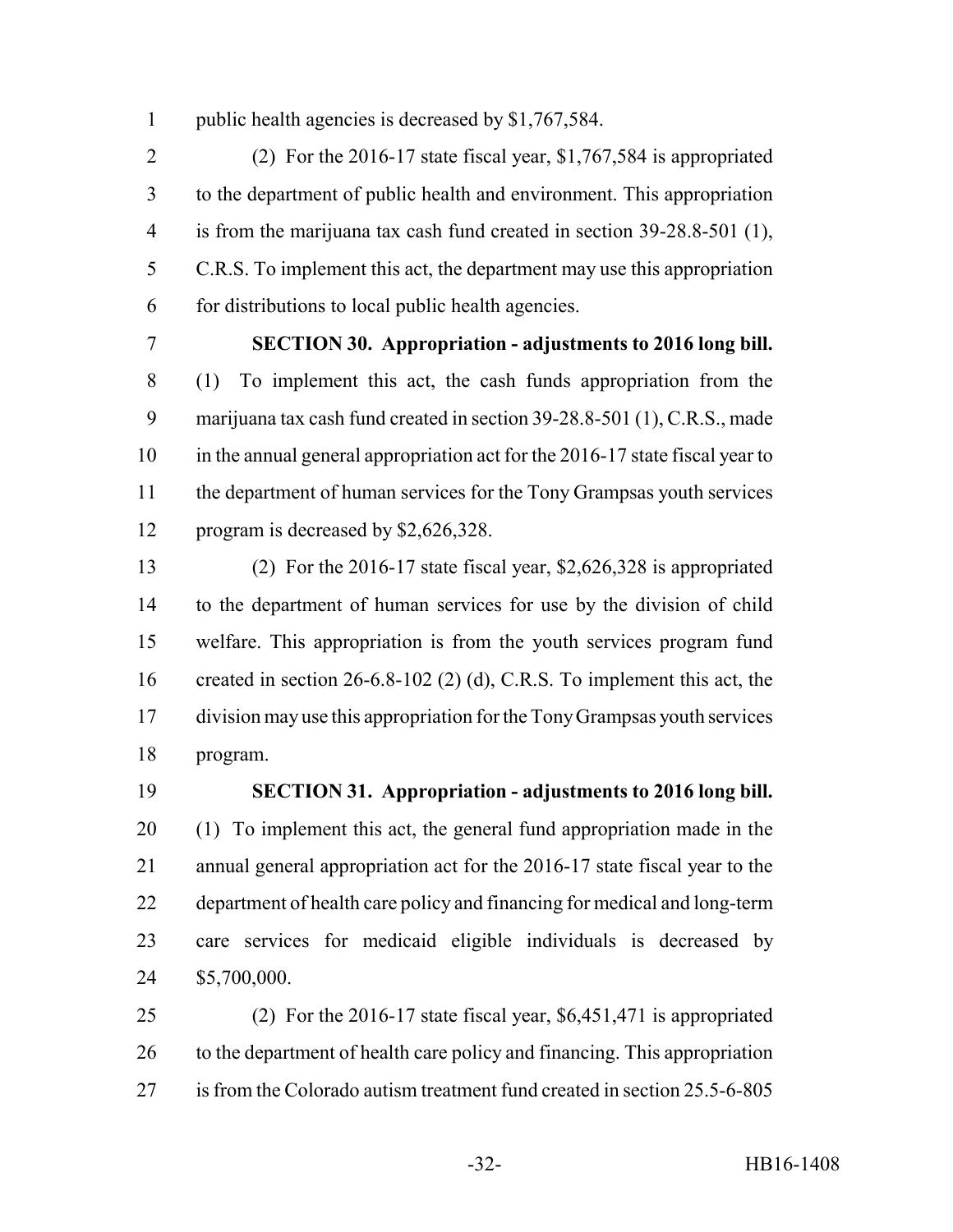(1), C.R.S. To implement this act, the department may use this appropriation for medical and long-term care services for medicaid eligible individuals.

 **SECTION 32. Appropriation.** (1) For the 2016-17 state fiscal year, \$2,972,504 is appropriated to the department of higher education for use by the regents of the university of Colorado. This appropriation is from the tobacco litigation settlement moneys health education fund 8 created in section 24-75-1104.5 (1.5) (a) (I), C.R.S. To implement this act, the regents may use this appropriation as follows:

 (a) \$1,751,471 for a cancer program at the health sciences center; and

(b) \$1,221,033 for other health sciences center programs.

 **SECTION 33. Appropriation.** For the 2016-17 state fiscal year, 14 \$6,743,164 is appropriated to the department of human services for use by the office of early childhood. This appropriation is from the nurse 16 home visitor program fund created in section 26-6.4-107 (2) (b), C.R.S. To implement this act, the office may use this appropriation for the nurse home visitor program.

 **SECTION 34. Appropriation.** For the 2016-17 state fiscal year, 20 \$879,745 is appropriated to the department of personnel for use by the division of human resources. This appropriation is from the supplemental state contribution fund created in section 24-50-609 (5), C.R.S. To implement this act, the division may use this appropriation for the H.B. 07-1335 supplemental state contribution fund.

 **SECTION 35. Appropriation.** For the 2016-17 state fiscal year, \$1,313,603 is appropriated to the department of public health and environment for use by the disease control and environmental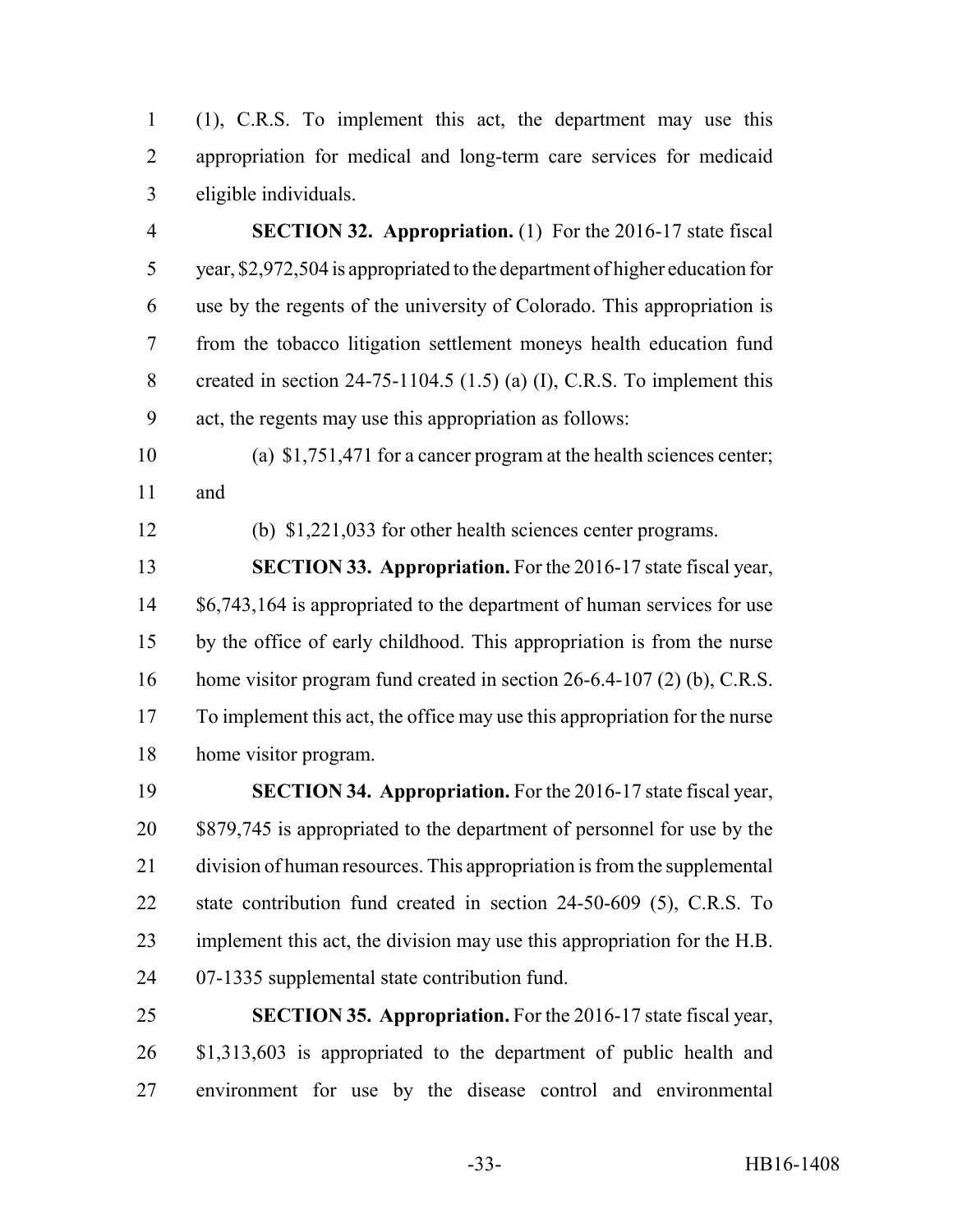epidemiology division. This appropriation is from the drug assistance program fund created in section 25-4-1411 (6) (a), C.R.S. To implement this act, the division may use this appropriation for Ryan White act operating expenses.

 **SECTION 36. Appropriation.** For the 2016-17 state fiscal year, \$1,313,604 is appropriated to the department of public health and environment for use by the disease control and environmental epidemiology division. This appropriation is from the AIDS and HIV prevention fund created in section 25-4-1415 (1), C.R.S. To implement this act, the division may use this appropriation for sexually transmitted infections, HIV, and AIDS operating expenses.

 **SECTION 37. Appropriation.** For the 2016-17 state fiscal year, \$1,180,942 is appropriated to the department of public health and environment for use by the disease control and environmental epidemiology division. This appropriation is from the supplemental tobacco litigation settlement moneys account of the Colorado immunization fund created in section 25-4-2301, C.R.S. To implement this act, the division may use this appropriation for immunization operating expenses.

 **SECTION 38. Appropriation.** For the 2016-17 state fiscal year, \$675,736 is appropriated to the department of public health and environment for use by the prevention services division. This appropriation is from the state dental loan repayment fund created in 24 section 25-23-104 (1), C.R.S. To implement this act, the division may use this appropriation for oral health programs.

 **SECTION 39. Appropriation.** For the 2016-17 state fiscal year, \$625,736 is appropriated to the department of public health and